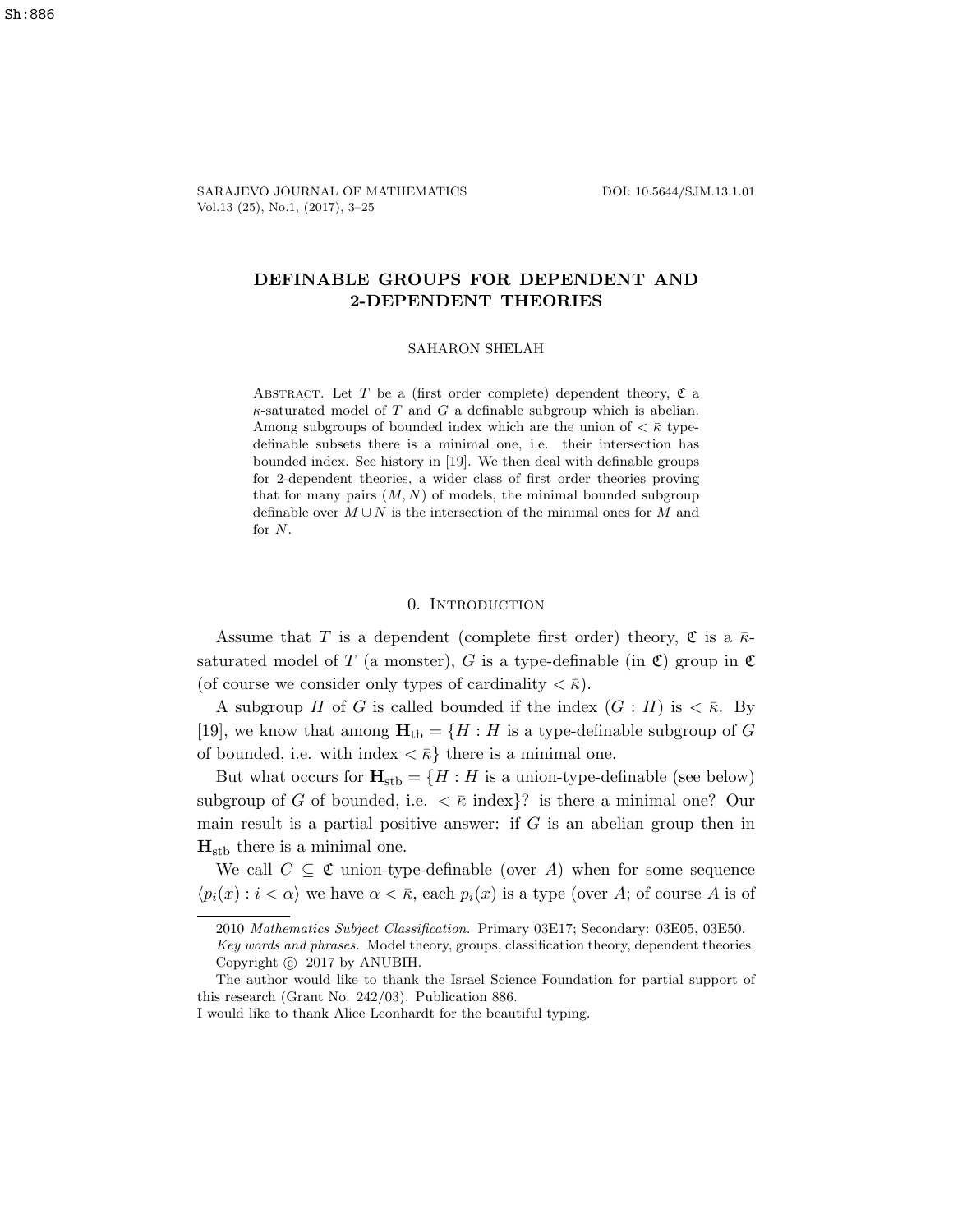cardinality  $\langle \overline{\kappa} \rangle$  and  $C = \bigcup \{ p_i(\mathfrak{C}) : i \langle \alpha \rangle \}$  where  $p_i(\mathfrak{C}) = \{ b \in \mathfrak{C} : b \text{ realizes } \}$  $p_i(\mathfrak{C})\}$ ; this is equivalent to being  $\mathbb{L}_{\infty,\kappa}$ -definable in  $\mathfrak{C}$  for some  $\kappa \leq \bar{\kappa}$ .

In Definition 2.4 we recall the definition of 2-dependent  $T$  (where  $T$  is 2independent when some  $\langle \varphi(\bar{x}, b_m, \bar{c}_n) : m, n \langle \omega \rangle$  is an independent sequence of formulas); see [18, §5 (H)]. Though a reasonable definition, can we say anything interesting on it? Well, we prove the following result related to [19].

Let  $G_A$  be the minimal type-definable over A subgroup of  $G$ , for suitable  $κ$ ; as we fix A it always exists. Theorem 2.12 says that if M is  $κ$ -saturated and  $|B| < \kappa$  then  $G_{M\cup B}$  can be represented as  $G_M \cap G_{A\cup B}$  for some  $A \subseteq M$ of cardinality  $\lt \kappa$ . So though this does not prove "2-dependent is a dividing line", it seems enough for showing it is an interesting property.

The first theorem on this line for T stable is of Baldwin-Saxl [2]. Recently Hrushovski, Peterzil and Pillay [5] investigated definable groups, ominimality and measures; an earlier work on dependent theories is [13]; and on definable subgroups in o-minimal  $T$  is Berarducci, Otero, Peterzil and Pillay [1] where the existence of the minimal type-definable bounded index theorem and more results are proved for o-minimal theories.

A natural question was whether there is a minimal type-definable bounded subgroup, when  $T$  is dependent. Assuming more (existence of measure) on the group, related suitably to the family of definable sets, this was proved in the original version of Hrushovski-Peterzil-Pillay [5]. Then [19] proves this for every dependent theory and definable group. (The final version of their paper [5] includes an exposition of the proof of [19].)

Recent works of the author on dependent theories are [15] (see §3,§4 on groups) [18] (e.g. the first order theory of the p-adics is strongly<sup>1</sup> dependent but not strongly<sup>2</sup> dependent, see end of  $\S1$ ; on strongly<sup>2</sup> dependent fields see  $\S5$ ) and [20] and later [21].

Hrushovski has pointed out the following application of §2 to Cherlin-Hrushovski [ChHr03]. They deal with complete first order theories T with few  $\lambda$ -complete 4-types such that every finite subset of T has a finite model. Now from the classification of finite simple groups several (first order) properties of such theories were deduced. From them they get back information on automorphism groups of finite structures. An interesting gain of that investigation is that if looked at this as a round trip from classification of finite simple groups to such  $T$ 's, we get uniform bounds for some of the existence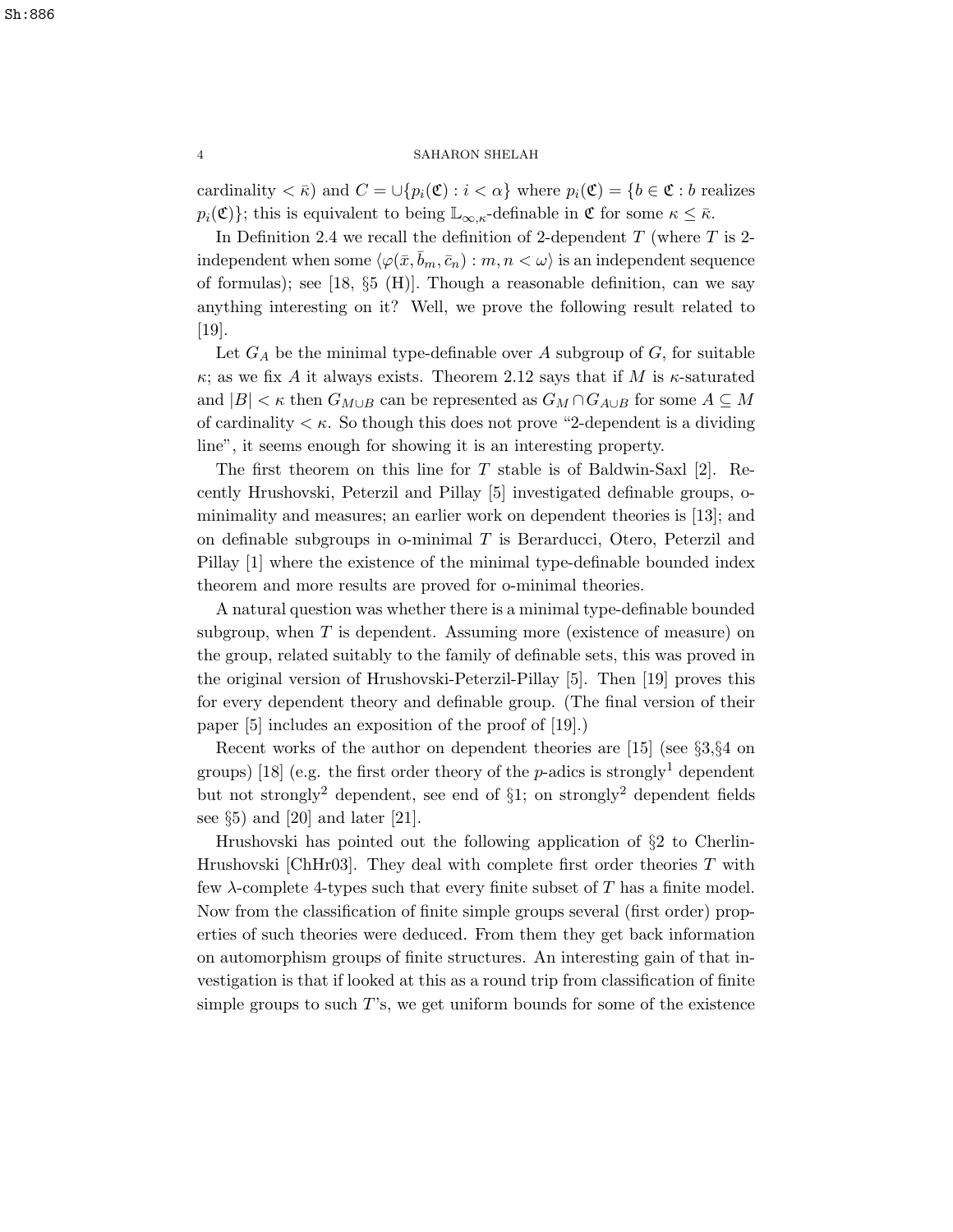results in the classification of finite simple groups. Note that they deal with the case the finite field is fixed, while the vector space over it varies. This is related to the properties being preserved by reducts (and interpretations) of first order theories hence we get the uniform bounds. Now by the present work some of those first order properties of such T's which they proved using finite simple groups, are redundant in the sense that they follows from the others though originally it was non-trivial to prove them. Why? Because (the relevant first order theories are 2-dependent by Observation 2.7 and so) Theorem 2.12 can be applied. More specifically, the main point is a version of modularity that looking at an expansion of  $M = (V, B)$ , where V is a vector space over a fixed finite field  $F, B$  a bilinear map from V to F, M an ultraproduct of finite structures, for suitable  $M_0 \prec M_\ell \prec M$  for  $\ell = 1, 2, \text{acl}(M_1 \cup M_2) = \{a_1 + a_2 : a_1 \in M_1, a_2 \in M_2\}.$ 

This raises further questions.

We thank Itay Kaplan for pointing out many things which should be corrected and the referee for suggestions to make the paper shorter and more user-friendly.

The reader may ask

**Question 0.1.** Is the notion of 2-independent and more generally  $n$ -independent first order theory interesting?

In my view they certainly are. Why?

(A) Their definition is simple and natural.

True this is a statement easy to argue about, hard to convince about, you may say it is a matter of personal taste. But we can look at history: earlier cases in which the author suggest such notions proving something on them. True, the interest in the (failure of the) strict order property (see [8]; [12, §5], Kikyo-Shelah [14], Shelah-Usvyatsov, [16]) and n-NSOP relatives (see [10, §2], Dzamonja-Shelah [11], Shelah-Usvyatsov [17]) have not so far been proved to skeptics. But other cases looked for a non-trivial number of years to be in a similar situation but eventually become quite popular: stable and superstable  $([7])$ , the independence property itself  $([8])$ , and a more strict version of the (failure of the) strict order property  $=$  simple theory  $(=$  failure of the tree property).

(B) The theory of such classes is not empty; we prove in  $\S 2$  that "the minimal bounded subgroup of  $G$  over  $A$ " behaves nicely. A skeptical reader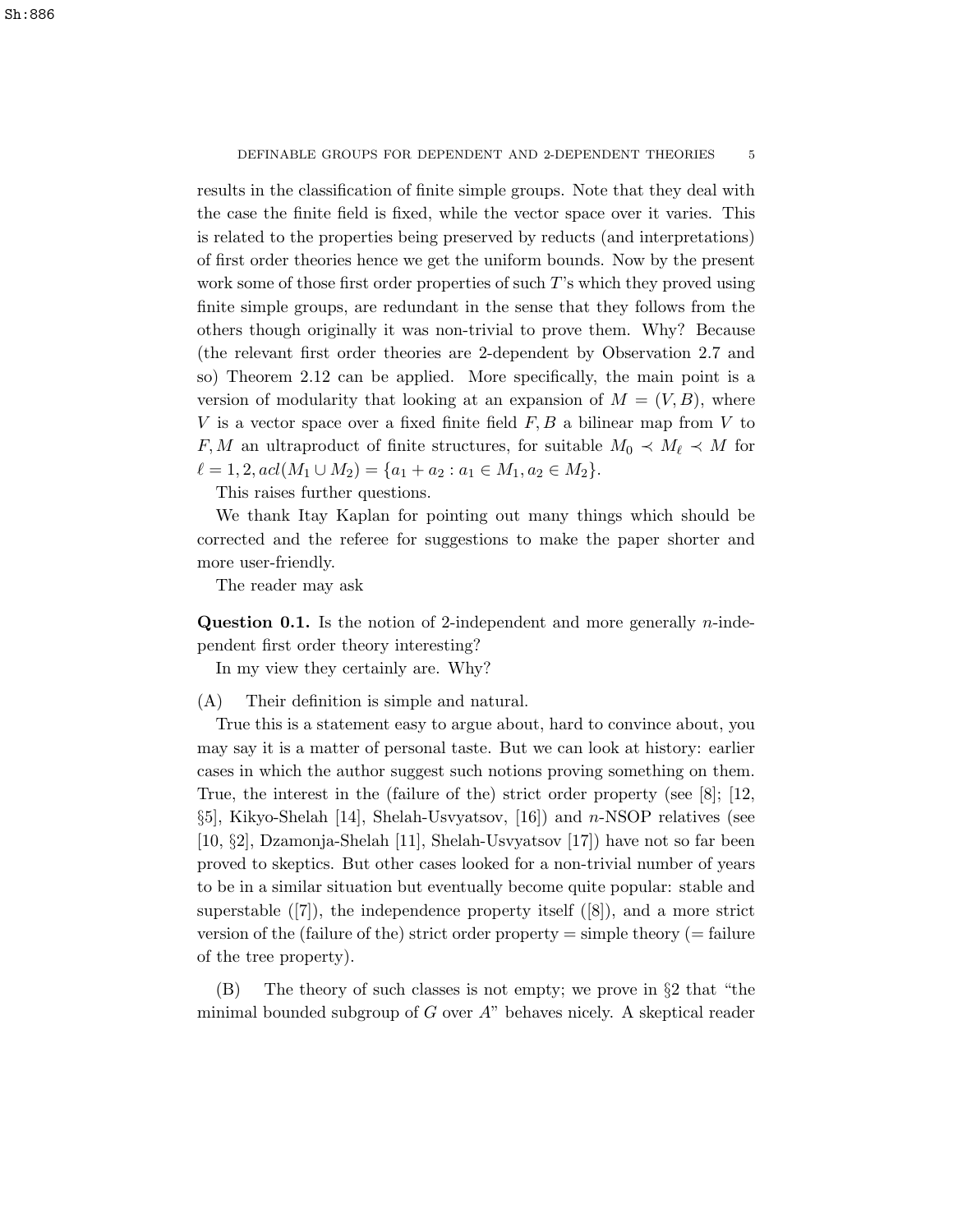suggests that to justify our interest we have to point out "natural examples", i.e. from other branches of mathematics. We object to this, just as we object to a parallel view on mathematics as a whole. In both cases applications are a strong argument for and desirable, but not a necessary condition. In fact such cases were not present in the author's first works on the notions mentioned above.

Moreover the connection to Chelin-Hrushovski [3] already showed such connection.

In any case there are such examples, generally if in  $\mathfrak{C} = \mathfrak{C}_T$  we can define a field K and vector spaces  $V_1, V_2, V_3$  over it (or just abelian groups) and a bi-linear mapping  $F: V_1 \times V_2 \to V_3$ , then in the non-degenerated case the formulas  $\{F(x, b) = 0_{V_3} : b \in V_2\}$  form an infinite family of independent formulas. As bi-linear maps appear in many examples, it makes sense even to a reasonable skeptic to look for a (real) parallel to the class of stable theories, including them and 2-dependent is the most natural one.

Concerning [19], note that

Claim 0.2.  $(T \text{ dependent})$ .

Assume

- (a) G is a A<sup>∗</sup> -definable semi-group with cancellation
- (b)  $q(x, \bar{a})$  is a type,  $q(\mathfrak{C}, \bar{a})$  a sub-semi-group of G
- (c) for  $\bar{a}'$  realizing  $tp(\bar{a}, A*)$  let  $set(\bar{a}') = \{b: \text{ for some } a, c \in q(\mathfrak{C}, \bar{a}')\}$ we have abc  $\in q(\mathfrak{C}, \bar{a}')$ ; if G is a group,  $q(\mathfrak{C}, \bar{a})$  a sub-group then  $\text{set}(\bar{a}') = q(\mathfrak{C}, \bar{a})$

 $then we can find q<sup>*</sup> and  $\langle \bar{a}_i : i < \alpha \rangle$  and B such that:$ </u>

- ( $\alpha$ )  $\alpha < \lambda^+$  where  $\lambda = |T| + |\ell q(\bar{a})|$
- ( $\beta$ ) tp( $\bar{a}_i$ ,  $A^*$ ) = tp( $\bar{a}$ ,  $A^*$ ) hence  $q(\mathfrak{C}, \bar{a}_i)$  a sub-semi-group of G
- ( $\gamma$ )  $q^*(x) = \bigcup \{ q(x, \bar{a}_i) : i < \alpha \}$
- (δ)  $B \subseteq \bigcup_{i < \alpha} q(G, \bar{a}_i) \subseteq G$  and  $|B| \leq |\alpha|$ ; in fact,  $B \subseteq \bigcup_i \bigcap_{j \in \alpha \setminus \{i\}} q$  $(G, \bar{a}_i)$
- (ε) if  $\bar{a}'$  realizes  $\text{tp}(\bar{a}, A^*)$  and  $B \subseteq q(\mathfrak{C}, \bar{a}')$  then  $q^*(\mathfrak{C}) \subseteq \text{set}(\bar{a}')$ .

Remark 0.3. This was part of [19], but it was claimed that it seems to be wrong: Note that we do not require " $B \subseteq q^*(\mathfrak{C})$ ". The following example may clarify the claim.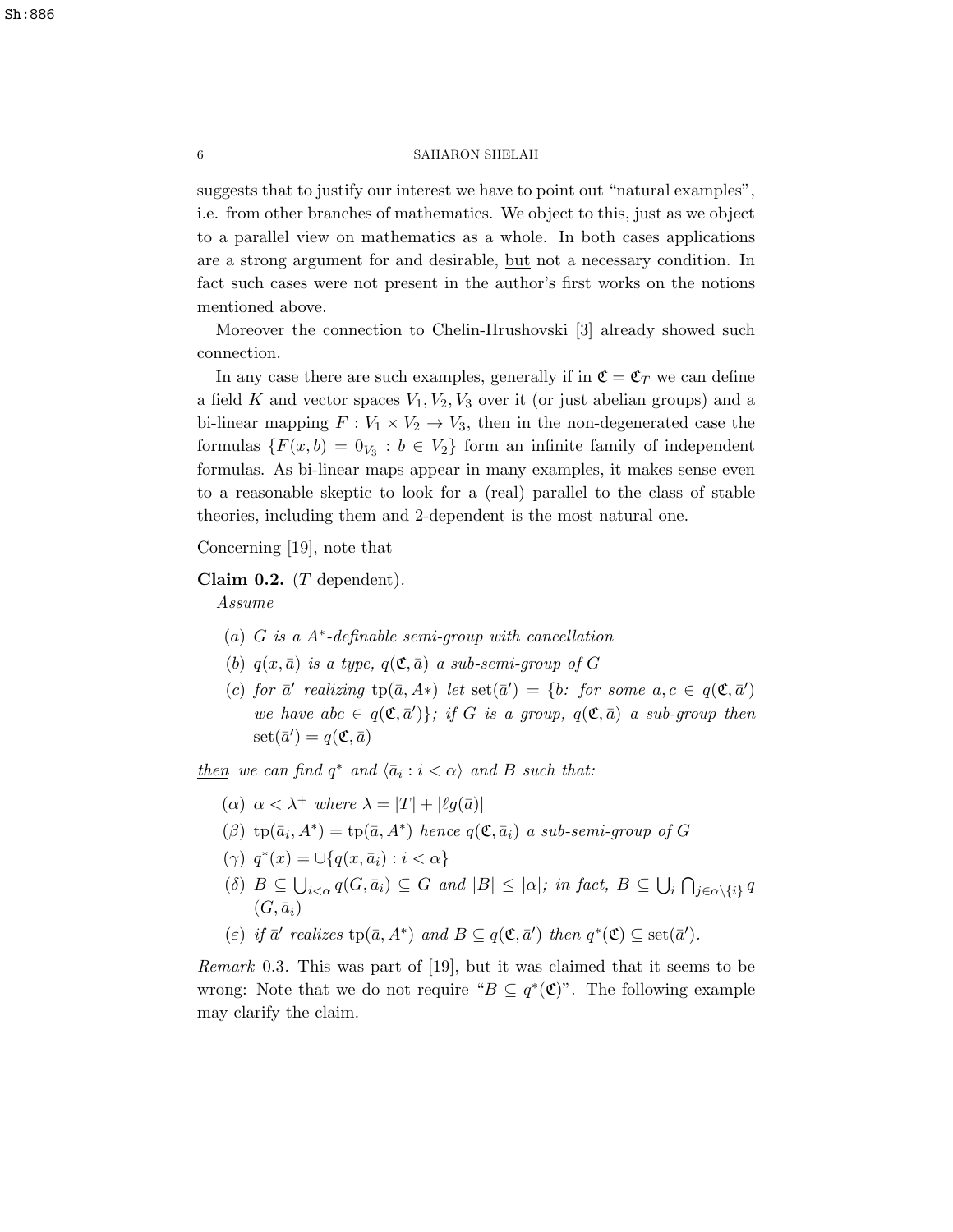Let T be the theory of  $(\mathbb{Q}, +, <, 0, 1)$  say, and G the monster model. Let a be infinitesimal, namely it realizes  $p(x) := \{0 < x < 1/n : n = 1, 2, 3, \ldots\}.$ Let  $q(x, a)$  say that  $|x| < a/n$  for  $n = 1, 2, \ldots$  Then for any set  $A \subseteq p(\mathfrak{C})$ (of cardinality  $\langle \bar{\kappa} \rangle$  and set B (of cardinality  $\langle \bar{\kappa} \rangle$ ) contained in  $q(\mathfrak{C}, a')$ for all  $a' \in A$ , there is by compactness some d realizing  $p(x)$  such that  $d/n > b$  for all  $b \in B$  and  $n = 1, 2, \ldots$  and  $d < a'/n$  for all  $a' \in A$  and  $n = 1, 2, \ldots$  However, what  $(\varepsilon)$  of Claim 0.2 says is: if a' realizes  $p(x)$  (i.e. a' infinitesimal) and  $B \subseteq q(\mathfrak{C}, a')$ , i.e.  $b \in B \land n < \omega \Rightarrow |b| < a'/n$  then  $q^*(\mathfrak{C}) \subseteq q(\mathfrak{C}, a')$ , so if  $a \in B$  this holds.

*Proof.* We try to choose  $\bar{a}_{\alpha}, b_{\alpha}$  by induction on  $\alpha < (|T|^{\aleph_0})^+$  such that

- $\circledast$  (*a*)  $\bar{a}_{\alpha}$  realizes tp( $\bar{a}$ ,  $A^*$ )
	- (b)  $b_{\alpha} \notin q(\mathfrak{C}, \bar{a}_{\alpha})$  and  $b_{\alpha} \in G$  and moreover  $a, c \in q(\mathfrak{C}, a_{\alpha}) \Rightarrow$  $ab_{\alpha}c \notin a(\mathfrak{C}, a_{\alpha})$
	- (c)  $b_{\alpha}$  realizes  $q(x, \bar{a}_{\beta})$  for  $\beta < \alpha$
	- (d) b<sub>β</sub> realizes  $q(x, \bar{a}_{\alpha})$  for  $\beta < \alpha$ .

First, if we are stuck at some  $\alpha < (|T|^{\aleph_0})^+$  then the desired result is exemplified by  $\langle \bar{a}_i : i < \alpha \rangle$  and  $B := \{b_i : i < \alpha\}$ . Note that if  $\alpha \geq 1$  then  $B \subseteq \bigcup \{ \bigcap \{ q(\mathfrak{C}, \bar{a}_i) : i \in \alpha \setminus \{j\} : j < \alpha \}$  and if  $\alpha = 0$  then  $B = \emptyset$ .

Second, if we succeed we get contradiction similarly to the proof in [19, §1] but we elaborate; let  $\bar{y} = \langle y_i : i \langle \text{g}(\bar{a}) \rangle$ . Let  $\varphi_\alpha(x, \bar{y}) \in q(x, \bar{a}_\alpha)$ be such that  $\mathfrak{C} \models \neg \varphi_\alpha(b_\alpha, \bar{a}_\alpha)$ , exists by clause (b) of  $\mathfrak{D}$ . The number of possible  $\varphi_\alpha(x, \bar a_\alpha)$  is  $\leq \lambda$ , hence for some  $\varphi_*(x, \bar y) \in \mathbb{L}(\tau_T)$  the set  $W :=$  $\{\alpha < \lambda^+ : \varphi_\alpha(x, \bar{y}) = \varphi_*(x, \bar{y})\}$  is a set of cardinality  $\lambda^+$ , so it is enough to prove that for every finite non-empty  $w \subseteq W$  there is  $b_w \in \bigcap \{\varphi_\alpha(\mathfrak{C}, a_\alpha) :$  $\alpha \in W \setminus w$   $\cap \bigcap {\varphi_*(\mathfrak{C}, \bar{a}_\alpha) : \alpha \in w \setminus {\max(w), \min(w)}.$ 

Now letting  $\alpha_0 < \ldots < \alpha_n$  list w, we can choose  $b_w := b_{\alpha_0} \ldots b_{\alpha_n}$  (the product). Now on the one hand,  $b_w \in \varphi_*(\mathfrak{C}, \bar{a}_\alpha)$  for  $\alpha \in W\backslash w$  because  $\varphi_*(\mathfrak{C}, \bar{a}_{\alpha})$  is closed under products by the choice of  $\varphi_{\alpha}$  and  $\ell < n \Rightarrow b_{\alpha_{\ell}} \in$  $\varphi_*(\mathfrak{C}, \bar{a}_{\alpha})$ . On the other hand if  $\ell = 1, \ldots, n - 1$  and  $b_u \in \varphi_*(\mathfrak{C}, \bar{a}_{\alpha_{\ell}})$  by the "moreover" in clause (b) of  $\otimes$  we are done.  $\square_{0.2}$ 

## 1.  $\mathbb{L}_{\infty,\bar{\kappa}}(\tau_T)$ -definable subgroups of bounded index

The main result of this section is Theorem 1.12: if the monster model  $\mathfrak C$ is  $\bar{\kappa}$ -saturated,  $T = Th(\mathfrak{C})$  is dependent, G is a definable abelian group over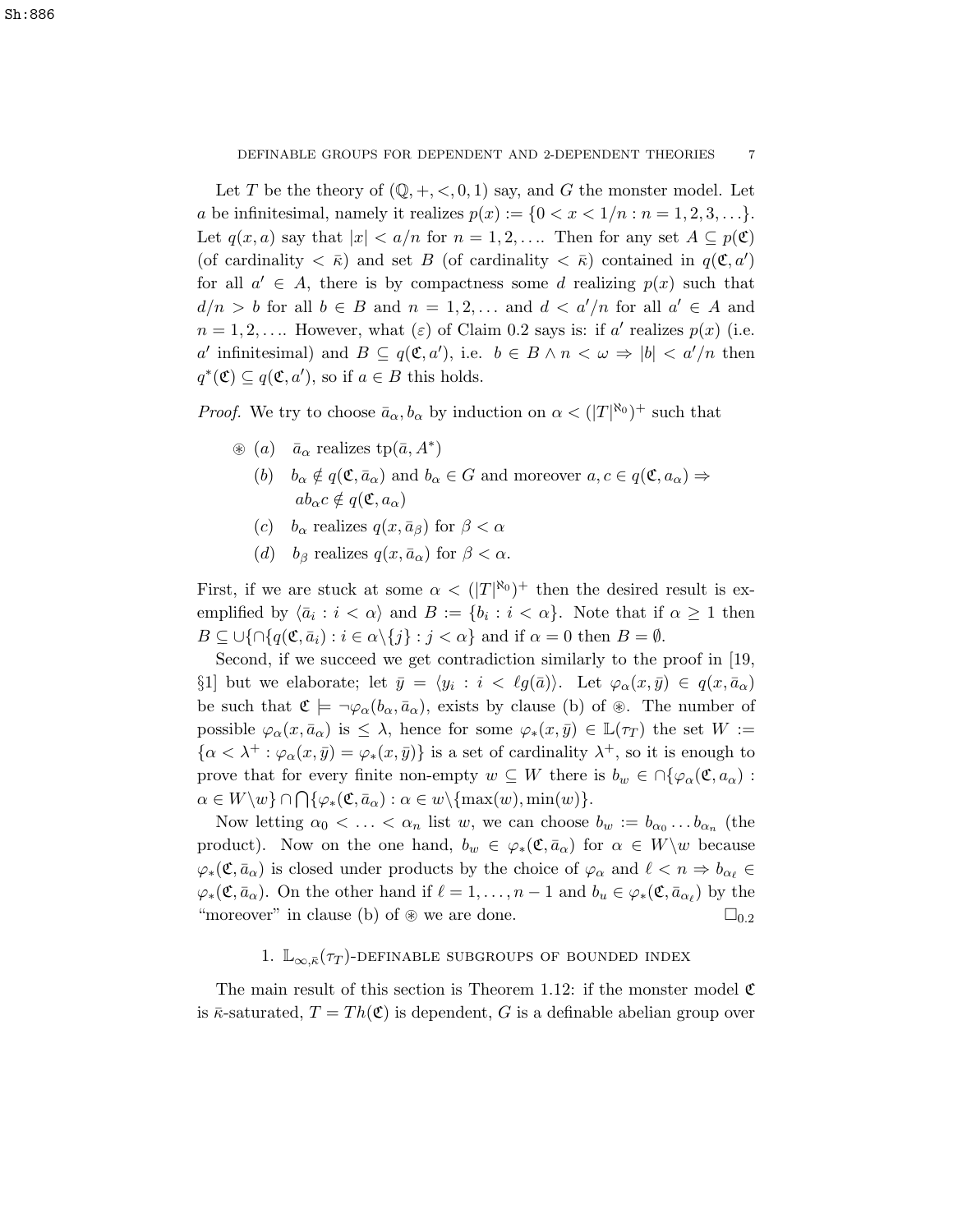$A_*, |A_*| < \bar{\kappa}$  then  $H_* = \cap \{H : H$  is a union-type-definable <sup>1</sup> subgroup of G of bounded index, i.e.  $\langle \bar{\kappa} \rangle$  then  $H_*$  is a union-type-definable over  $A_*$ and has index  $\leq 2^{|T|+|A_*|}$ . As usual  $\bar{\kappa}$  is strongly inaccessible (strong limit of large enough cofinality such that  $(\mathcal{H}(\bar{\kappa}), \in) \prec_{\Sigma_n} (\mathbf{V}, \in)$  for some n large enough suffices).

Context 1.1.

- (a)  $\mathfrak C$  is a monster ( $\bar \kappa$ -saturated) model of the complete first order theory T (we assume  $\bar{\kappa}$  is strongly inaccessible  $>|T|$ ; this just for convenience, we do not really need to assume there is such cardinal).
- (b)  $p_*(x)$  is a type and  $(x, y) \mapsto x * y, x \mapsto x^{-1}$  and  $e_G$  are first order definable (in  $\mathfrak{C}$ ) two-place function, one place function and element (with parameters  $\subseteq \text{Dom}(p_*)$  for simplicity) such that their restriction to  $p_*(\mathfrak{C})$  gives it a group structure which we denote by  $G = G_{p_*}^{\mathfrak{C}}$ . Let  $Dom(p_*) = A_*$ ; we may write ab instead of  $a * b$ . When the group is Abelian we may use the additive notation.

*Notation* 1.2. For an *m*-type  $p(\bar{x})$  let  $p(B) = {\bar{b} \in {}^{\ell g(\bar{x})}}B : \bar{b}$  realizes  $p(\bar{x})\},\$ so if  $p = p(x)$  then we stipulate  $p(\mathfrak{C}) \subseteq \mathfrak{C}$ . For a set **P** of  $\lt \bar{\kappa}$  of *m*-types let  $\mathbf{P}(B) = \cup \{p(B) : p \in \mathbf{P}\}.$ 

**Definition 1.3.** For any  $\alpha < \bar{\kappa}$  and sequence  $\bar{\mathbf{a}} \in \alpha \mathfrak{C}$  and  $n < \omega$  we define  $q_{\overline{\mathbf{a}}}^n(x) = q_{\Gamma_{\overline{\mathbf{a}}}}^n(x)$  where

- (a)  $\Gamma_{\bar{\mathbf{a}}} = {\varphi(x, \bar{\mathbf{a}}) : \varphi \in \mathbb{L}(\tau_T)}$  and
- (b) for  $\Gamma_1, \Gamma_2$  sets of formulas (possibly with parameters) with one free variable x we let:

$$
q_{\Gamma_1,\Gamma_2}^n(x) =: \{ (\exists y_0, \ldots, y_{2n-1}) [\bigwedge_{\ell < 2n} \psi(y_\ell) \land \bigwedge_{\ell < n} (\varphi_k(y_{2\ell}, \bar{a}) \equiv \varphi_k(y_{2\ell+1}, \bar{a}))
$$
\n
$$
\land x = (y_0^{-1} * y_1) * \ldots * (y_{2n-2}^{-1} * y_{2n-1})]:
$$
\n(a)  $\psi(x)$  is a finite conjunction with no repetitions of members of  $\Gamma_1 \cup p_*(x)$   
\n(b)  $m < \omega$  and  $\varphi_k(x, \bar{a}) \in \Gamma_2$  is a formula for  $k < m$   
\n(s) if  $\Gamma_2 = \Gamma_{\bar{a}}$ , we may replace  $\bar{a}$  by  $\bar{a}$ )\n

<sup>&</sup>lt;sup>1</sup>recall that this means: is of the form  $\cup \{p_i(\mathfrak{C}) : i \langle i_*\}$  where for some  $A \subset \mathfrak{C}$  of cardinality  $\langle \bar{\kappa}, \text{each } p_i \text{ is a type over } A.$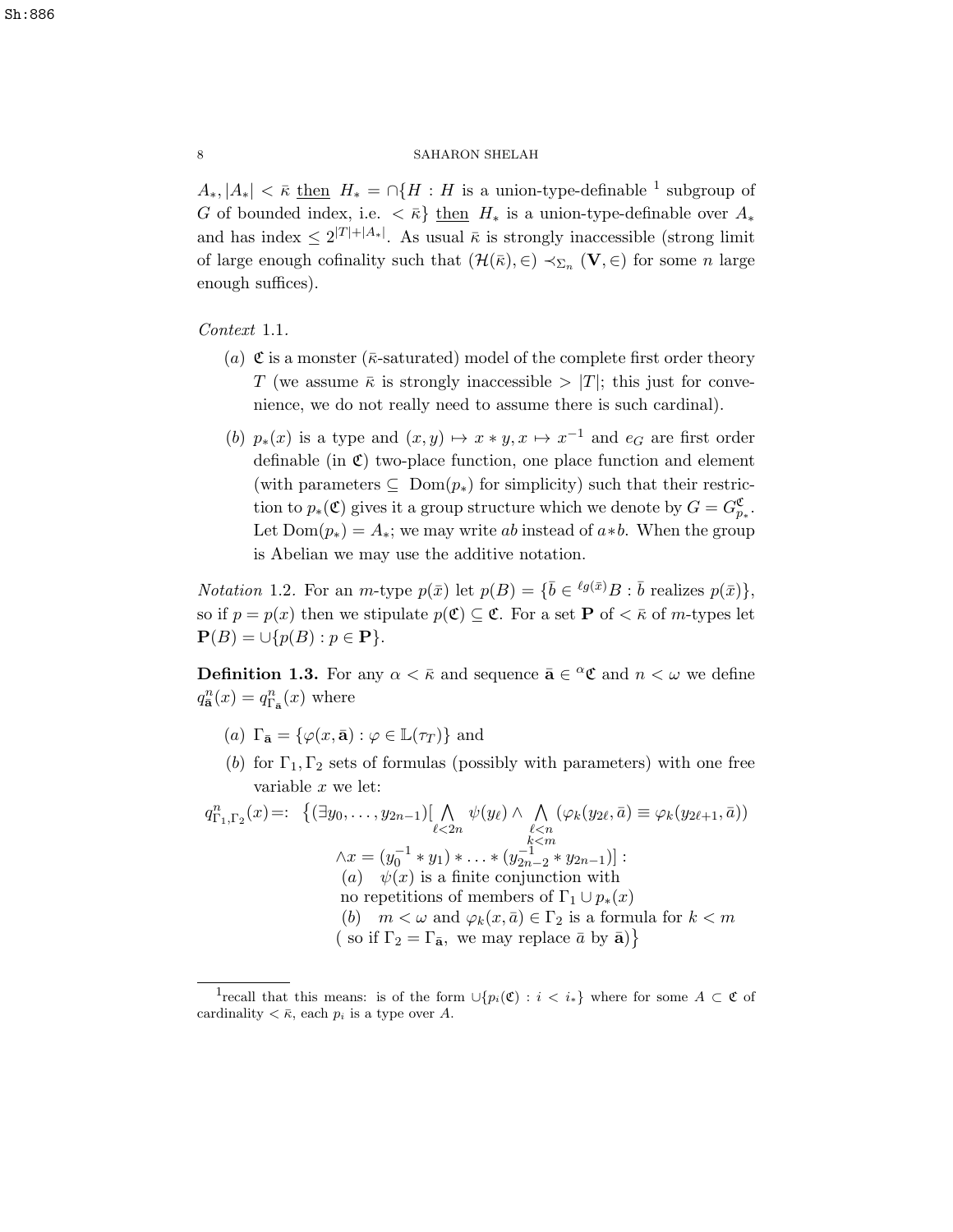(c) if  $\Gamma_1 \subseteq p_*$  we may omit it. If  $\Gamma_2 = \Gamma_{\bar{a}}$  and  $\Gamma_1 \subseteq p_*$  we may write  $q_{\bar{a}}^n$ instead of  $q_{\Gamma_{\bar{\mathbf{a}}}}^n$ .

*Remark* 1.4. We have used  $x = w(y_0^{-1}y_1, y_2^{-1}y_3, \dots, y_{2n-2}^{-1}y_{2n-1})$  with  $w(x_0,$  $\dots, x_{n-1}$ ) the "word"  $x_0 \dots x_{n-1}$ ; but we may replace  $x_0x_1 \dots x_{n-1}$  by any group word  $w(x_0, \ldots, x_{n-1})$  and then may write  $q_{\Gamma_1,\Gamma_2}^w, q_{\Gamma}^w(x), q_{\mathbf{a}}^w(x)$  instead of  $q_{\Gamma_1,\Gamma_2}^n, q_{\overline{\mathbf{a}}}^n(x)$  respectively. Of course, the subgroup of G generated by  $q_{\bar{\mathbf{a}}}^1(\mathfrak{C})$  includes  $q_{\bar{\mathbf{a}}}^w(\mathfrak{C})$  for any non-trivial group word w.

**Observation 1.5.** For  $n < \omega$  and  $\bar{a} \in {}^{\alpha} \mathfrak{C}$  as above

- (a)  $q_{\overline{\mathbf{a}}}^n(x)$  is a 1-type
- (b)  $q_{\mathbf{\bar{a}}}^n(\mathfrak{C}) = \{c_0 \ldots c_{n-1}: \text{ there are } d_\ell \in p_*(\mathfrak{C}) \text{ for } \ell < 2n \text{ such that }$  $c_{\ell} = d_{2\ell}^{-1}$  $\bar{2}\ell \, d_{2\ell+1}$  and  $d_{2\ell}, d_{2\ell+1}$  realize the same type over  $\bar{\mathbf{a}}$  for every  $\ell < n$
- (c)  $|q_{\bar{a}}^{n}|$  is equal to  $|T| + \aleph_0 + |\ell g(\bar{a})| + |p_*(x)|$
- (d)  $q_{\overline{\mathbf{a}}}^n = \bigcup \{ q_{\overline{\mathbf{a}}|u}^n : u \subseteq \ell g(\overline{\mathbf{a}}) \text{ finite} \}$
- (e)  $q_{\Gamma}^n = \bigcup \{q_{\Gamma_1}^n : \Gamma_1 \subseteq \Gamma \text{ finite}\}.$

*Proof.* Straightforward.  $\Box_{1.5}$ 

Observation 1.6. 1)  $e_G \in q_{\Gamma}^n(\mathfrak{C}) \subseteq q_{\Gamma}^{n+1}$  $\Gamma^{n+1}(\mathfrak{C}).$ 2)  $q_{\Gamma}^n(\mathfrak{C})$  is closed under  $(-)^{-1}$  and  $e_G$  belongs to it so if  $a \in q_{\Gamma}^k(\mathfrak{C})$  then  $a^{-1} \in q_{\Gamma}^k(\mathfrak{C}).$ 3) If  $a_{\ell} \in q_{\Gamma}^{k(\ell)}$  $f_{\Gamma}^{k(\ell)}(\mathfrak{C})$  for  $\ell = 1, 2$  <u>then</u>  $a_1 * a_2 \in q_{\Gamma}^{k(1) + k(2)}$  $\int_{\Gamma}^{\kappa(1)+\kappa(2)}(\mathfrak{C}).$ 4)  $\cup \{q_{\Gamma}^n(\mathfrak{C}) : n < \omega \}$  is a subgroup of G. 5) We have  $q_{\mathbf{\bar{a}}}^{m}(\mathfrak{C}) \supseteq q_{\mathbf{\bar{b}}}^{n}(\mathfrak{C})$  when  $n \leq m < \omega$  and  $\text{Rang}(\mathbf{\bar{a}}) \subseteq \text{Rang}(\mathbf{\bar{b}})$ .

*Proof.* Easy.  $\Box_{1.6}$ 

**Observation 1.7.** 1) If  $\bar{\mathbf{a}}_{\ell} \in {}^{\alpha(\ell)}\mathfrak{C}$  for  $\ell = 1, 2$  and  $\text{Rang}(\bar{\mathbf{a}}_1) \subseteq \text{Rang}(\bar{\mathbf{a}}_2)$ then  $q_{\bar{a}_2}^n \vdash q_{\bar{a}_1}^n$ .

2) Assume  $n < \omega$  and  $H = p(\mathfrak{C})$  is a subgroup of G of bounded index (i.e.  $(G : H) < \overline{\kappa}$ ) and  $\alpha < \overline{\kappa}$ ,  $\overline{a} \in {}^{\alpha} \mathfrak{C}$  has representatives from each left H-coset and Rang( $\bar{a}$ ) include  $A_*$ . If  $p(x)$  is a 1-type  $\supseteq p_*(x)$  which is over  $\text{Rang}(\bar{\mathbf{a}}) = M \prec \mathfrak{C} \text{ and } p(\mathfrak{C}) = H \underline{\text{ then }} q_{\bar{\mathbf{a}}}^n(x) \vdash p(x).$ 

3) In part (1) if **P** is a set of  $( $\overline{\kappa}$ )$  1-types  $\supseteq p_*(x)$  which are over Rang( $\overline{a}$ ) =  $M \prec \mathfrak{C}$  and  $\mathbf{P}(\mathfrak{C}) = H$  then  $q_{\overline{\mathbf{a}}}^n(\mathfrak{C}) \subseteq H$ .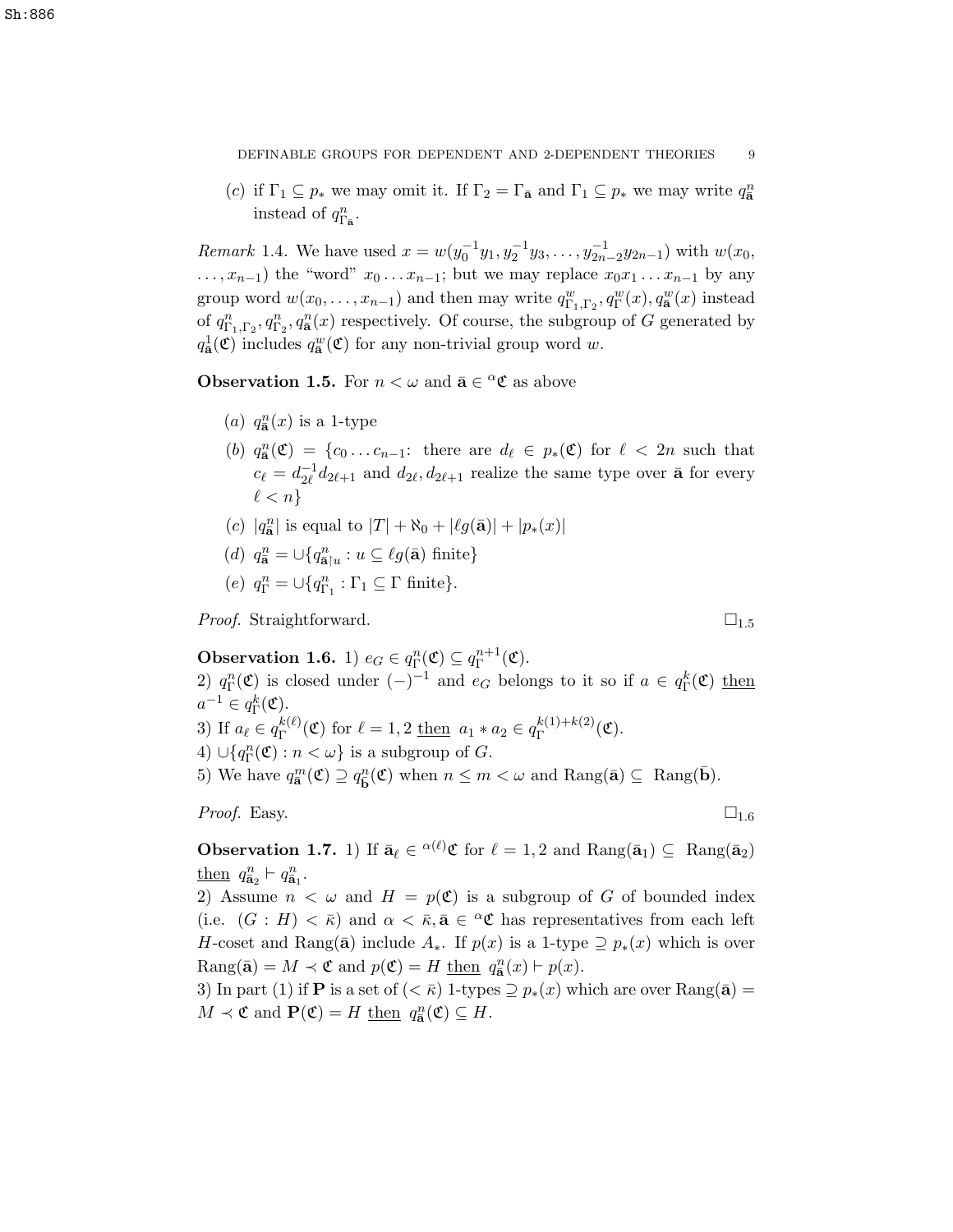4) If  $\bar{\mathbf{a}} \in \alpha \mathfrak{C}$  so  $\alpha < \bar{\kappa}$  then we have  $\bigcup_{k < \omega} q_{\bar{\mathbf{a}}}^k(\mathfrak{C})$  is a union-type definable subgroup of G of bounded index, in fact of index  $\leq 2^{|T|+|\alpha|}$ .

5) If H is union-type-definable over  $\bar{\mathbf{a}}$  where  $\bar{\mathbf{a}} \in {}^{\alpha} \mathfrak{C}, \alpha = \ell g(\bar{y}) < \bar{\kappa}$  and H is a subgroup of G with bounded index, <u>then</u>  $(G : H) \leq 2^{|T|+|\alpha|}$ .

Claim 1.8. Any subgroup of G which is union-type-definable (so using all together  $\langle \bar{\kappa} \rangle$  parameters) and is of bounded index (in G, bounded means  $<\bar{\kappa}$ ) contains a subgroup of the form  $\bigcup_n q_{\bar{a}}^n(\mathfrak{C})$  for some  $\bar{a} \in \bar{\kappa} > \mathfrak{C}$  such that  $A_* \subseteq \text{Rang}(\bar{a})$ .

*Proof.* Let  $\langle a_{2,i} : i \langle i \rangle \rangle$  be a set of representatives of the left cosets of H in G. Let  $\bar{\mathbf{a}}_1$  be such that  $H = \bigcup_i p_i(\mathfrak{C}), p_i(x)$  a type over  $\bar{\mathbf{a}}_1$  and let  $\bar{\mathbf{a}}_2 = \bar{\mathbf{a}}_1^{\hat{}} \langle a_{2,i} : i \langle i \rangle \rangle$ . Clearly if  $a, b \in G$  realize the same type over  $\bar{\mathbf{a}}_2$ then  $ab^{-1} \in H$ .

By applying  $1.6 + 1.7(1)$  we are done.  $\square_{1.8}$ 

**Main Claim 1.9.** Assume T is dependent and G is Abelian. If  $k(1) + 2 <$  $k(2) < \omega$  and  $\alpha < \bar{\kappa}$ , then there are  $\lambda < \bar{\kappa}$  and  $\bar{a}_{\varepsilon} \in {}^{\alpha} \mathfrak{C}$  for  $\varepsilon < \lambda$  such that for every  $\bar{\mathbf{a}} \in {}^{\alpha} \mathfrak{C}$  satisfying  $A_* \subseteq \text{Rang}(\bar{\mathbf{a}})$  we have  $\cap \{q_{\bar{\mathbf{a}}_*}^{k(1)}\}$  $\frac{\kappa(1)}{\bar{\mathbf{a}}_{\varepsilon}}(\mathfrak{C}) : \varepsilon < \lambda \} \subseteq$  $q_{\bar{\mathbf{a}}}^{k(2)}$  $\frac{k^{(2)}}{\tilde{\mathbf{a}}}(\mathfrak{C}),\ i.e.\ \bigcup_{\varepsilon<\lambda}q_{\tilde{\mathbf{a}}_{\varepsilon}}^{k(1)}$  $\frac{k(1)}{\bar{\mathbf{a}}_{{\varepsilon}}} \vdash q_{\bar{\mathbf{a}}}^{k(2)}$  $\frac{\kappa(z)}{\bar{\mathbf{a}}}$ .

Remark 1.10. 1) We may choose  $\lambda$  and  $\bar{a}_{\epsilon}$  (for  $\epsilon < \lambda$ ) independently of  $k(1), k(2).$ 

2) The proof says that  $\lambda = 2^{2^{|\alpha|+|T|+|A_*|}}$  is enough.

Question 1.11. Is G abelian or the subgroup abelian necessary?

*Proof.* Stage A: Let  $\lambda := (2^{2^{|\alpha|+|T|+|A_*|}})$ , and assume that the desired conclusion fails for  $\lambda$ .

Stage B: As this fails, we can find  $\langle \bar{\mathbf{a}}_{\varepsilon}, c_{\varepsilon} : \varepsilon < \lambda^+ \rangle$  such that

(a)  $\bar{\mathbf{a}}_{\varepsilon} \in {}^{\alpha} \mathfrak{C}$  and  $A_* \subseteq \text{Rang}(\bar{a}_{\varepsilon})$ (b)  $c_{\varepsilon} \in \bigcap \{q_{\bar{\mathbf{a}}_{\zeta}}^{k(1)}\}$  $a_{\bar{a}_{\zeta}}^{(k(1))}(\mathfrak{C}): \zeta < \varepsilon$  G equivalently  $c_{\varepsilon} \in q_{\bar{a}_{\zeta}}^{(k(1))}$  $\frac{\kappa(1)}{\bar{\mathbf{a}}_{\zeta}}(\mathfrak{C})$  for  $\zeta < \varepsilon$ (c)  $c_{\varepsilon} \notin q_{\bar{\mathbf{a}}_{\varepsilon}}^{k(2)}$  $\frac{\kappa(z)}{\bar{\mathbf{a}}_z}(\mathfrak{C}).$ 

[Why? Choose  $(\bar{\mathbf{a}}_{\varepsilon}, c_{\varepsilon})$  by induction on  $\varepsilon < \lambda^+$ .]

Stage C: Without loss of generality  $\langle (\bar{a}_{\varepsilon}, c_{\varepsilon}) : \varepsilon < \lambda^+ \rangle$  is an indiscernible sequence over  $A_*$ .

[Why? We first use Erdös-Rado theorem to repalce clause (c) by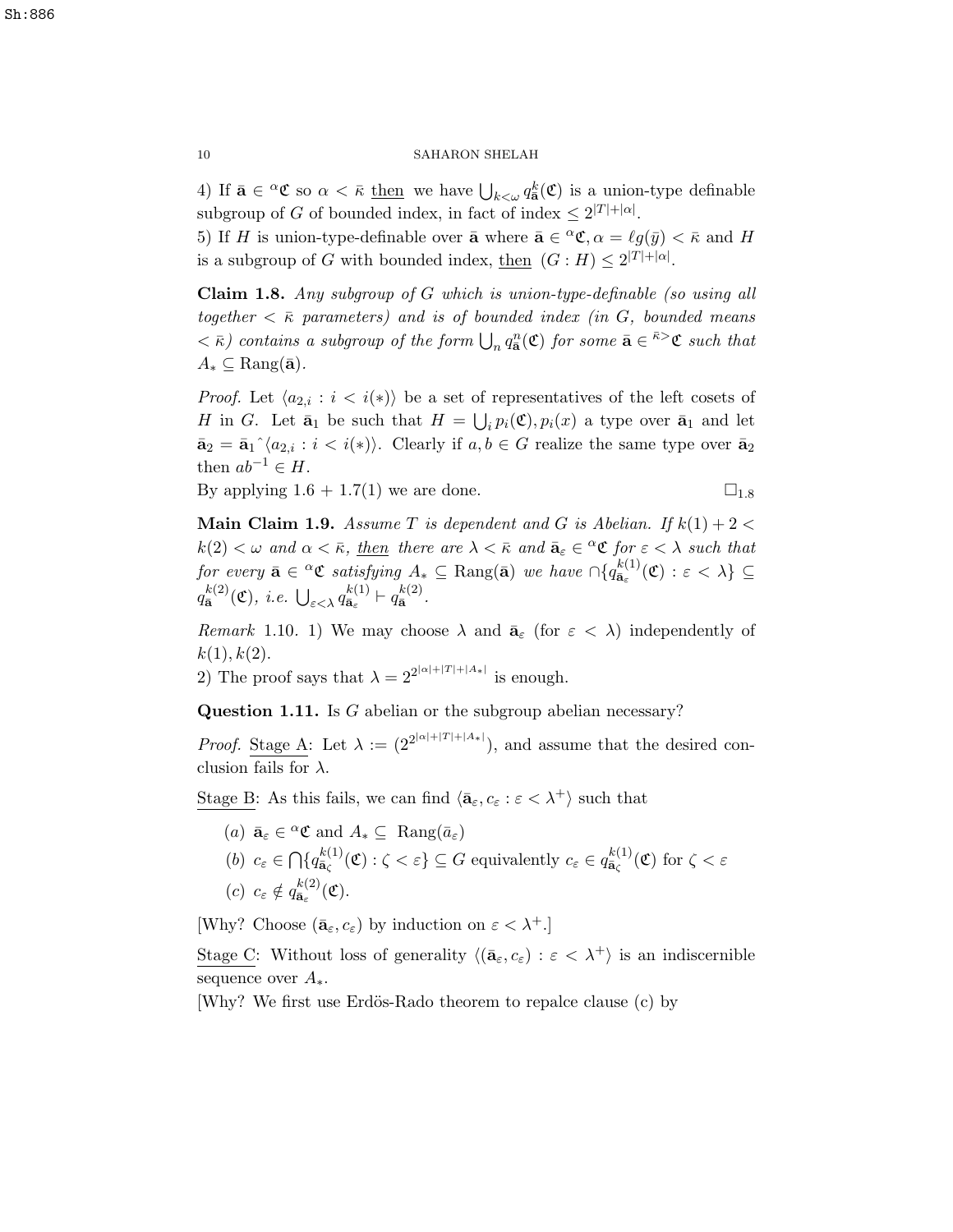DEFINABLE GROUPS FOR DEPENDENT AND 2-DEPENDENT THEORIES 11

$$
(c)'
$$
  $c_{\varepsilon} \in (\bigwedge_{l < m} \varphi_l(\mathfrak{C}, \bar{\mathbf{a}}_{\varepsilon}))$  for some  $m$  and  $\varphi_l(x, \bar{\mathbf{a}}_{\varepsilon}) \in q_{\bar{\mathbf{a}}_{\varepsilon}}^{k(2)}$ .

and then use Ramsey theorem (and compactness, i.e. saturation of  $\mathfrak{C}$ ).]

Stage D: For  $\varepsilon < \lambda^+$  let  $c'_{\varepsilon} = c_{2\varepsilon}^{-1} * c_{2\varepsilon+1}$  and let  $\bar{\mathbf{a}}'_{\varepsilon} = \bar{\mathbf{a}}_{2\varepsilon}$  and for any finite  $u \subseteq \lambda^+$  let  $c'_u = c'_{\varepsilon_0} * \ldots * c'_{\varepsilon_{m-1}}$  when  $\varepsilon_0 < \varepsilon_1 < \ldots < \varepsilon_{m-1}$  list u.

Stage E: If  $u \subseteq \lambda^+$  is finite and  $\varepsilon \in \lambda^+ \setminus u$  then  $c'_u$  realizes  $q_{\bar{a}'_e}^1$ .

[Why? As G is abelian, using additive notation  $c'_u = \sum {c_{2\zeta+1} : \zeta \in u}$  –  $\Sigma\{c_{2\zeta} : \zeta \in u\}$ . By the indiscernibility the sequences  $\langle c_{2\zeta+1} : \zeta \in u \rangle, \langle c_{2\zeta} :$  $\zeta \in u$  realize the same type over  $\bar{\mathbf{a}}'_{\varepsilon} = \bar{\mathbf{a}}_{2\varepsilon}$  as  $\varepsilon \notin u$ , (noting the specific sequences we use) hence  $\Sigma\{c_{2\zeta+1} : \zeta \in u\}$  and  $\Sigma\{c_{2\zeta} : \zeta \in u\}$  are members of G realizing the same type over  $\bar{\mathbf{a}}'_{\varepsilon} = \bar{\mathbf{a}}_{2\varepsilon}$  hence  $c'_{u} \in q_{\bar{\mathbf{a}}_{\varepsilon}}^1(\mathfrak{C})$ . So the conclusion is clear.]

Stage F: There is a finite sequence  $\bar{\vartheta} = \langle \vartheta_\ell(x, \bar{y}) : \ell < \ell(*) \rangle$  of formulas,  $\ell g(\bar{\mathbf{y}}) = \alpha$  and  $\bar{\varphi} = \langle \varphi_i(x, \bar{b}) : i < i(*) \rangle$ ,  $\varphi_i(x, \bar{b}) \in p_*(x)$  for  $i < i(*) < \omega, \bar{b} \subseteq$  $A_*$  such that: for  $\varepsilon < \lambda^+$ , for no  $d_0, \ldots, d_{2k(2)-1} \in \bigcap_{i \leq i(*)} \varphi_i(\mathfrak{C}, \overline{b}) \subseteq G$ do we have  $c_{\varepsilon} = \sum_{\ell \leq k(2)} ((-d_{2\ell}) + d_{2\ell+1})$  and  $\ell < l(*) \wedge k < k(2) \Rightarrow \mathfrak{C} \models$  $\vartheta_{\ell}(d_{2k}, \bar{\mathbf{a}}_{\varepsilon}) \equiv \vartheta_{\ell}(d_{2k+1}, \bar{\mathbf{a}}_{\varepsilon}),$  in other words  $c_{\varepsilon} \notin \vartheta^*(\mathfrak{C}, \bar{\mathbf{a}}'_{\varepsilon})$  where  $\vartheta^*(x, \mathbf{a}'_{\varepsilon}) \in$  $q_{\ell, q_{\ell}}^{k(2)}$  $\{S^{(2)}(x,\bar{\mathbf{a}}_{\varepsilon}): \ell \leq \ell(*)\}$  (C) says the above, i.e. is  $\neg(\exists z_0,\ldots,z_{2k(c)-1})$   $[(\bigwedge_{k \leq 2k(2)})$  $\bigwedge_{i < i(*)} \varphi_i \;(z_k, b)) \wedge \bigwedge_{\ell < k(2)} (\vartheta_\ell(z_{2k}, \bar{\mathbf{a}}'_\varepsilon) \equiv \vartheta_\ell(z_{2k+1}, \bar{\mathbf{a}}'_\varepsilon)].$ 

[Why? Because  $c_{\varepsilon} \notin q_{\bar{\mathbf{a}}_{\varepsilon}}^{k(2)}$  $\overline{\mathbf{a}}_{\epsilon}^{k(2)}(\mathfrak{C})$ , see (c) of stage (B). By compactness, we can choose finitely many formulas; by the indiscernibility their choice does not depend on  $\varepsilon$ , see stage (C).

Stage G: If  $u \subseteq \lambda^+$  is finite and  $\varepsilon \in u$  then  $c'_u \notin q_{\{\vartheta_\ell\}}^{k(*)}$  $\{\vartheta_\ell(x,\bar{\mathbf{a}}_\varepsilon'):\ell<\ell(*)\}(\mathfrak{C})$ ; moreover,  $\bar{c}'_u \notin \vartheta^*(\mathfrak{C}, \bar{\mathbf{a}}')$  for any  $k(*) \leq k(2) - 1 - k(1)$ . [Why? Because

(a) 
$$
c'_u = \Sigma \{c'_\zeta : \zeta \in u \setminus \{\varepsilon\}\} - c_{2\varepsilon} + c_{2\varepsilon+1}
$$

hence

$$
\begin{aligned} (b) \ c_{2\varepsilon} &= \Sigma \{c'_{\zeta} : \zeta \in u \setminus \{\varepsilon\}\} + c_{2\varepsilon+1} - c'_u \\ (c) \ \Sigma \{c'_{\zeta} : \zeta \in u \setminus \{\varepsilon\}\} &\in q^1_{\{\vartheta_\ell(y, \bar{\mathbf{a}}'_{\varepsilon}): \ell < \ell(*)\}}(\mathfrak{C}). \end{aligned}
$$

[Why? As in stage E.]

$$
(d) \ c_{2\varepsilon+1} \in q_{\bar{\mathbf{a}}_{2\varepsilon}}^{k(1)}(\mathfrak{C}) \subseteq q_{\{\vartheta_{\ell}(x,\bar{\mathbf{a}}'_{\varepsilon}): \ell < \ell(\ast)\}}^{k(1)}(\mathfrak{C}).
$$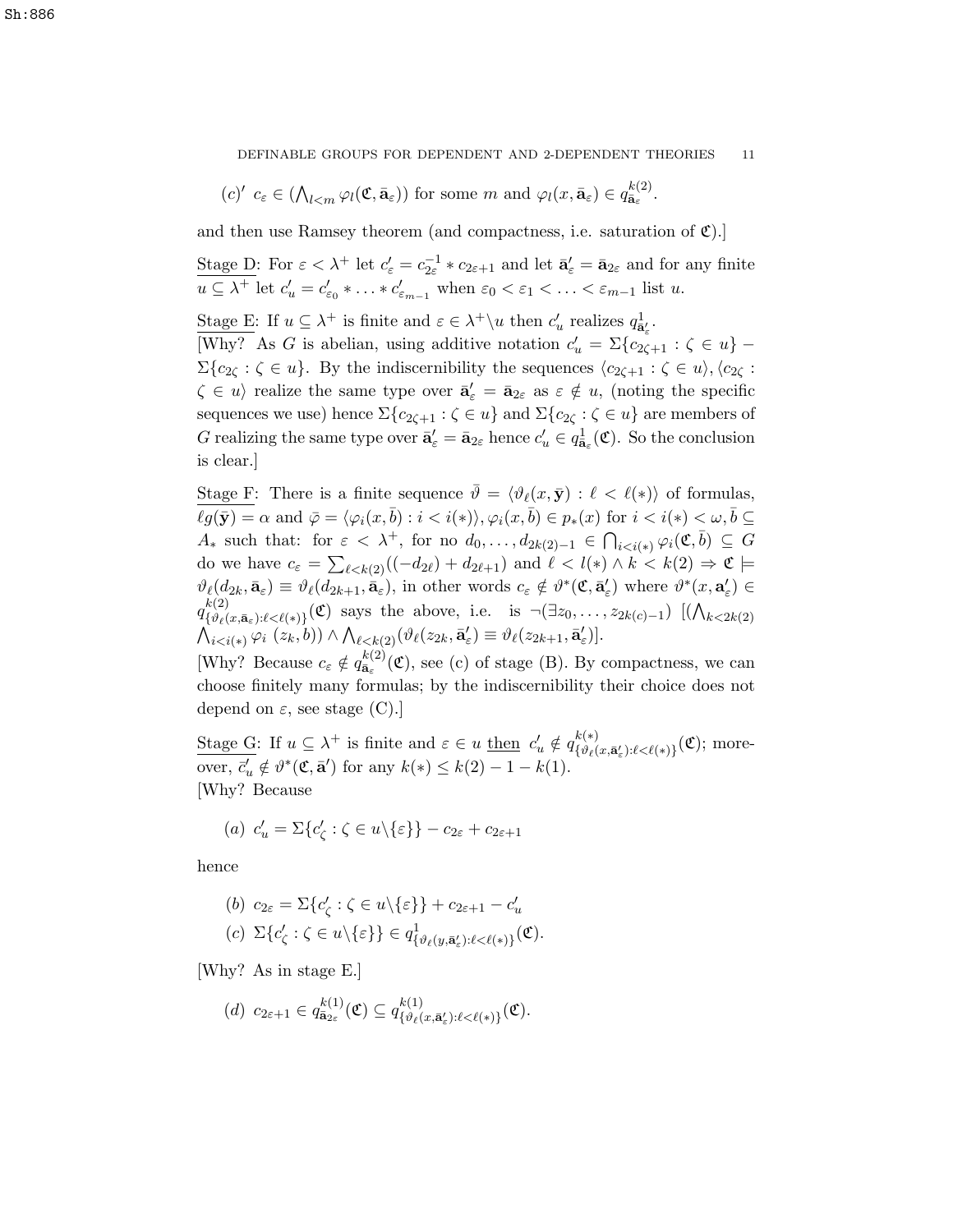[Why? First, the membership by clause (b) of Stage B. Second, the inclusion by monotonicity as  $\bar{\mathbf{a}}'_{\varepsilon} = \bar{\mathbf{a}}_{2\varepsilon}.$ 

(e) 
$$
c_{2\varepsilon} \notin q_{\{\vartheta_{\ell}(x,\bar{\mathbf{a}}_{2\varepsilon}): \ell < \ell(*)\}}^{k(2)}(\mathfrak{C}) = q_{\{\vartheta_{\ell}(x,\bar{\mathbf{a}}'_{\varepsilon}): \ell < \ell(*)\}}^{k(2)}(\mathfrak{C})
$$
; moreover,  $c_{2\varepsilon} \notin$   
 $\vartheta^*(\mathfrak{C}, \bar{\mathbf{a}}_{2\varepsilon}) = \vartheta^*(\mathfrak{C}, \bar{\mathbf{a}}'_{\varepsilon})$ .

[Why? By Stage F.]

Now consider the right side in clause (b).

The first summand is from  $q^1_{\{\vartheta_\ell(x,\bar{\mathbf{a}}'_\varepsilon):\ell<\ell(*)\}}(\mathfrak{C})$  by clause (c). ε

The second summand is from  $q_{\ell,\vartheta_{\ell}}^{k(1)}$  $\mathcal{L}^{k(1)}_{\{\vartheta_\ell(x,\bar{a}_\varepsilon'):\ell<\ell(*)\}}(\mathfrak{C})$  by clause (d).

For awhile assume  $c'_u \in \theta^*(\mathfrak{C}, \bar{\mathbf{a}}'_\varepsilon)$  so  $(-c'_u) \in q_{\{\theta_\ell\}}^{k(*)}$  $\mathcal{L}^{(\ast)}_{\{\vartheta_{\ell}(x,\bar{\mathbf{a}}'_{\varepsilon}): \ell < \ell(\ast)\}}(\mathfrak{C})$  then by 1.6(3) and the previous two sentence we deduce  $\Sigma\{\vec{c}_{\zeta}:\zeta\in\vec{u}\backslash\{\varepsilon\}\}+c_{2\varepsilon+1}+c_{2\varepsilon+2}$  $(-c'_u) \in q_{\{\vartheta_\ell(x,\bar{\mathbf{a}}'_\varepsilon): \ell \leq \ell\}}^{k(1)+1+k(*)}$  $k(1)+1+k(*)$ <br>{ $\vartheta_\ell(x,\bar{\mathbf{a}}'_\varepsilon):\ell<\ell(*)$ }(**C**) which by clause (b) means  $c_{2\varepsilon} \in q_{\{\vartheta_\ell(x,\bar{\mathbf{a}}'_\varepsilon):\ell<\ell\}}^{k(1)+1+k(*)}$  $\{\vartheta_{\ell}(x,\!\bar{a}'_{\varepsilon})\!\!:\!\!\ell\!<\!\ell(*)\}$ (C). Now by the assumption of the stage we have  $k(2) \geq k(1) + 1 + k(*)$ but  $q_{\Gamma}^{n}(\mathfrak{C})$  does  $\subseteq$ -increase with n hence from the previous sentence we get a contradiction to clause (e). So necessarily  $c'_u \notin \vartheta^*(\mathfrak{C}, \bar{\mathbf{a}}_{\varepsilon})$ , the desired conclusion of this stage.]

Stage H: Let  $k(*) := k(2) - 1 - k(1)$ .

By Stages (E)+(G) we have: for finite  $u \subseteq \lambda^+, c'_u$  realizes  $q_{\{\vartheta_i\}}^{k(*)}$  $\{\vartheta_{\ell}(x,\bar{\mathbf{a}}'_{\varepsilon}){:}\ell {<} \ell({*})\}$ iff  $\varepsilon \in u$  iff  $\mathfrak{C} \models \vartheta^*(c_u', \bar{\mathbf{a}}'_\varepsilon)$ . So  $\vartheta^*(x, \bar{\mathbf{y}}) \in \mathbb{L}(\tau_T)$  has the independence property, contradiction.  $\Box_{1.9}$ 

**Theorem 1.12.** Assume T is dependent and G is Abelian. There is  $P \subseteq$  $S(A_*)$  such that:

- (a)  $\mathbf{P}(\mathfrak{C}) := \bigcup \{p(\mathfrak{C}) : p \in \mathbf{P}\}\$ is a subgroup of G of bounded index, i.e.  $(G : \mathbf{P}(\mathfrak{C})) < \bar{\kappa}$
- (b)  $(G: \mathbf{P}(G)) \leq 2^{|A_*|+|T|+\aleph_0}$
- (c)  $P(\mathfrak{C})$  is minimal, i.e., if  $\alpha < \bar{\kappa}, \bar{\mathbf{a}} \in {}^{\alpha}\mathfrak{C}, \psi(x, \bar{y}) \in \mathbb{L}_{\infty,\kappa}(\tau_T)$  and  $\psi(\mathfrak{C},\bar{\mathbf{a}})$  is a subgroup of G then  $\psi(\mathfrak{C},\bar{\mathbf{a}})$  is of bounded index iff  $\psi(\mathfrak{C},\bar{\mathbf{a}})\supset\mathbf{P}(\mathfrak{C}).$

Proof. Note:

 $\mathfrak{D}_1$  there is  $\mathbf{P} \subseteq \mathbf{S}(A_*)$  such that  $\mathbf{P}(\mathfrak{C})$  is a subgroup of G of bounded index.

[Why? Use  $\mathbf{P} = \{p \in \mathbf{S}(A_*) : p_* \subseteq p\}.$ ]

Sh:886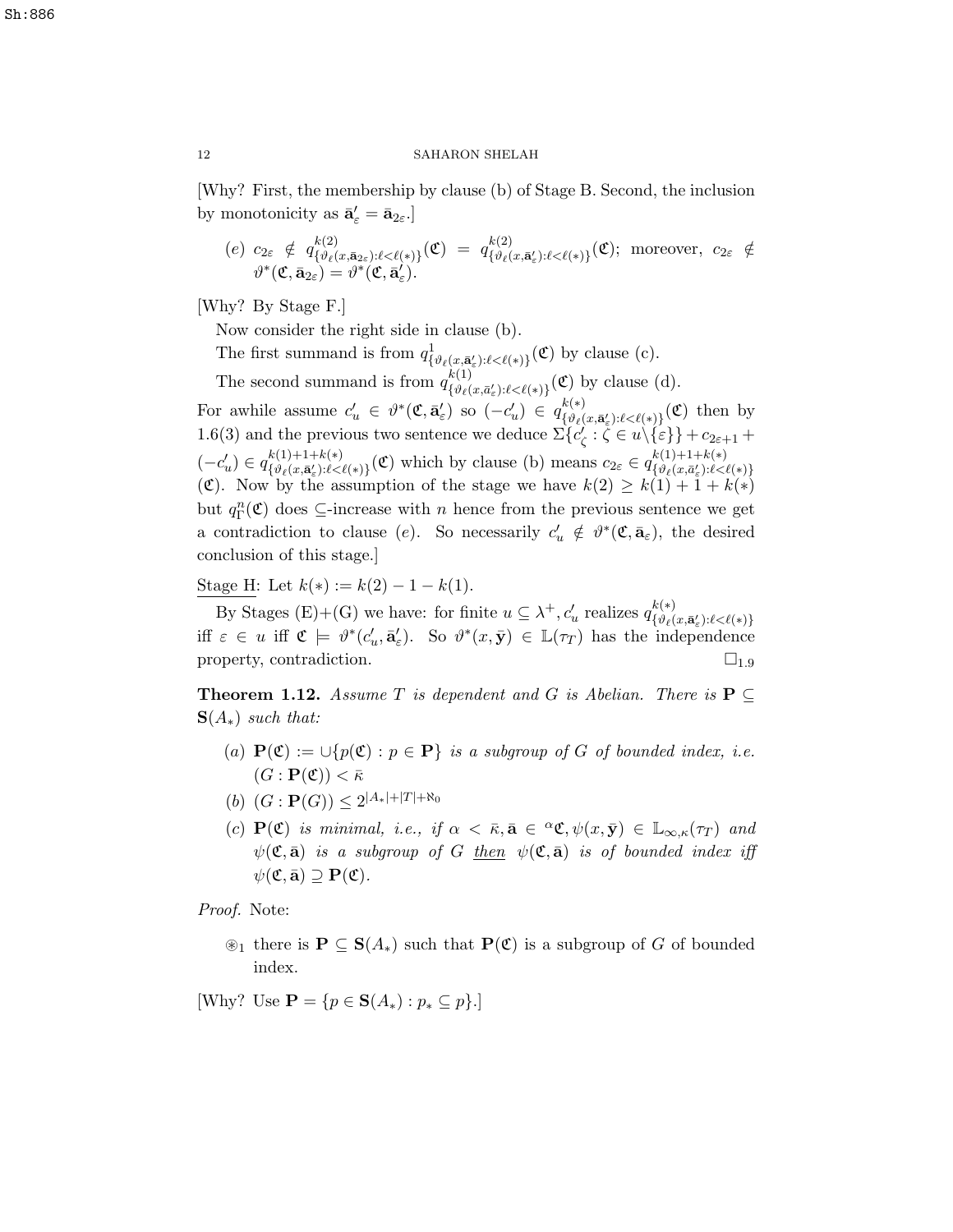$\otimes_2$  the family of **P**'s as in  $\otimes_1$  is closed under intersection.

[Why? As  $\bar{\kappa}$  is strongly inaccessible or just cf( $\bar{\kappa}$ ) >  $\Delta_3(|A_*| + |T| + \aleph_1) \ge$  $2^{|\{\mathbf{P}:\mathbf{P}\subseteq\mathbf{S}(A_*)\}|}$  hence the product of  $\leq 2^{2^{|A_*|+|T|+R_0}}$  cardinals  $\lt \bar{\kappa}$  is  $\lt \bar{\kappa}$ .

 $\circledast_3$  Let  $\mathbf{P}^* = \bigcap \{ \mathbf{P} \subseteq \mathbf{S}(A_*) : \mathbf{P}(\mathfrak{C}) \text{ is a subgroup of a bounded index} \}.$ 

We shall show that  $\mathbf{P}^*$  is as required.

So by  $\mathscr{L}_2 + \mathscr{L}_3$ 

- $\mathscr{B}_4$  clause (a) holds, i.e.  $\mathbf{P}^* \subseteq \mathbf{S}(A_*)$  and  $\mathbf{P}^*(\mathfrak{C})$  is a subgroup of G of bounded index
- $\otimes_5$  clause (b), i.e.  $(G : \mathbf{P}^*(\mathfrak{C})) \leq 2^{|A_*| + |T| + \aleph_0}$ .
- [Why? Follows from 1.7(5).]

Recall

 $\mathcal{B}_6$  if  $1 \leq k < \omega$  and **P** is a set one-types (of cardinality  $\lt \bar{\kappa}$ ) and **P**( $\mathfrak{C}$ ) a subgroup of G of bounded index  $\underline{\text{then}}\ q_{\bar{\mathbf{a}}}^k(\mathfrak{C})\subseteq \mathbf{P}(\mathfrak{C})$  for some  $\bar{\mathbf{a}} \in \alpha \mathfrak{C}$ for some  $\alpha < \bar{\kappa}$ .

## [Why? See above 1.8.]

Fix  $\alpha < \bar{\kappa}$  and we shall prove that:

 $\boxtimes$  if  $\bar{\mathbf{a}}^* \in {}^{\alpha} \mathfrak{C}, A_* \subseteq \text{Rang}(\bar{\mathbf{a}}^*)$  and  $\mathbf{P}_{\bar{\mathbf{a}}^*} := \{ p \in \mathbf{S}(\bar{\mathbf{a}}^*) : p \text{ extend } q^n_{\bar{\mathbf{a}}^*} \}$ for some  $n\}$ , so  $\mathbf{P}_{\mathbf{a}^*}(\mathfrak{C}) = \bigcup_{n < \omega}$  $q_{\bar{\mathbf{a}}^*}^n(\mathfrak{C})$  is a subgroup of G of bounded index  $\underline{\text{then}} \ \mathbf{P}^*(\mathfrak{C}) \subseteq \mathbf{P}_{\mathbf{a}^*}(\mathfrak{C}).$ 

This clearly suffices by  $\mathscr{B}_4, \mathscr{B}_5$  and  $\mathscr{B}_6$ , i.e.  $\boxtimes$  means that clause (c) of the conclusion holds by  $\mathcal{B}_6$ .

Now comes the real point:

- $\mathcal{F}_7$  for  $k < \omega$  we can choose  $\lambda_k < \bar{\kappa}$  and  $\langle \bar{\mathbf{a}}_{\varepsilon}^k : \varepsilon < \lambda_k \rangle$  such that:
	- (*a*)  $\bar{\mathbf{a}}_{\varepsilon}^k \in {}^{\alpha} \mathfrak{C}$  for  $\varepsilon < \lambda_k$
	- (b) for every  $\bar{\mathbf{a}} \in {}^{\alpha} \mathfrak{C}$  we have  $\left(\bigcup_{\varepsilon < \lambda_k} q_{\bar{\mathbf{a}}}^k\right)$  $\left(\frac{k}{\bar{\mathbf{a}}^k_{\varepsilon}}\right) \vdash q_{\bar{\mathbf{a}}}^{k+3}.$

[Why is there such a sequence? By the main claim 1.9 so actually  $\lambda_k =$  $(2^{2^{|T|+|A_*|+|\ell g(\bar{a}^*)|}})$  suffice by the proof of 1.9.]

Define

$$
\odot_1 \; X_k := \cap \{ q_{\bar{\mathbf{a}}_k}^k(\mathfrak{C}) : \varepsilon < \lambda_k \}
$$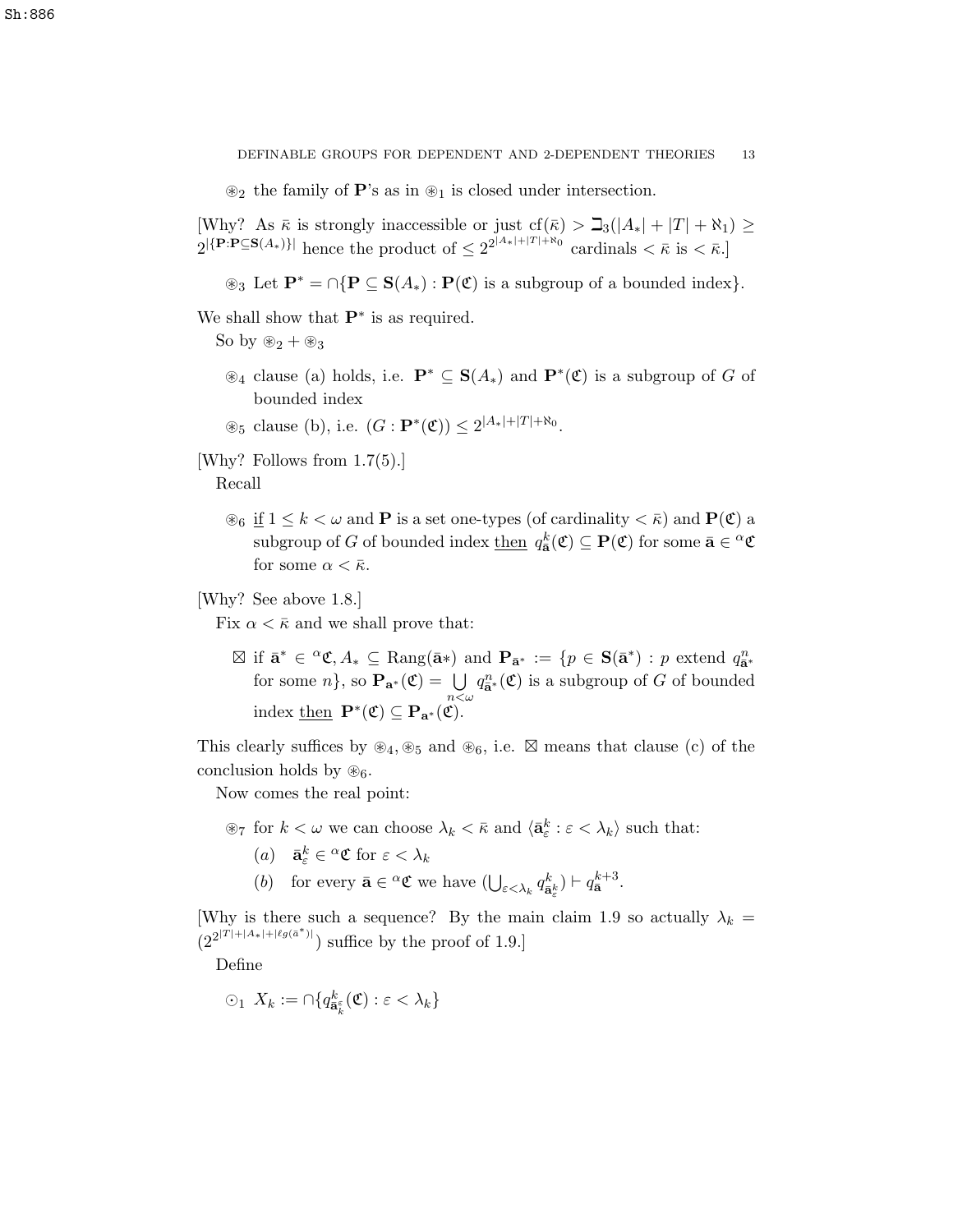$\odot_2 Y_k := \bigcap \{q_{\bar{\mathbf{a}}}^k(\mathfrak{C}) : \bar{\mathbf{a}} \in {}^{\alpha}(\mathfrak{C}) \}.$ 

Then:

 $\otimes_8 Y_k$  ⊂  $X_k$ .

[Why? As  $\mathbf{a}_k^\varepsilon \in {}^{\alpha}\mathfrak{C}.$ ]

 $\otimes$   $X_k$  ⊆  $Y_{k+3}$ .

[Why? By  $\otimes_7$ .]

$$
\circledast_{10} \bigcup_{k < \omega} X_k = \bigcup_{k < \omega} Y_k.
$$

[Why? By  $\otimes_8 + \otimes_9$ .]

$$
\circledast_{11} Y_k = \mathbf{P}_k(\mathfrak{C}) \text{ for some } \mathbf{P}_k \subseteq \mathbf{S}(A_*)
$$
.

[Why? As any automorphism F of  $\mathfrak C$  over  $A_*$  maps  $Y_k$  onto itself as it maps  $q_{\bar{\mathbf{a}}}^{k}(\mathfrak{C})$  to  $q_{F(\bar{\mathbf{a}})}^{k}(\mathfrak{C}).$ 

$$
\circledast_{12} \bigcup_{k < \omega} Y_k \text{ is } (\bigcup_{k < \omega} \mathbf{P}_k)(\mathfrak{C}).
$$

[Why? By  $\otimes_{11}$ .]

- $\otimes_{13}$  U  $_{k<\omega}$  $X_k$  is a subgroup of G of bounded index.
- [Why? By  $1.6(3) + 1.7(4)$ .] Recall  $\mathbf{P}_{\bar{\mathbf{a}}_*}$  is from  $\boxtimes$  above.

 $\circledast_{14} Y_k \subseteq \mathbf{P}_{\bar{\mathbf{a}}^*}(\mathfrak{C}).$ 

[Why? By the definition of  $Y_k$  and  $\otimes_7$  we have  $Y_k \subseteq q_{\mathbf{a}^*}^k(\mathfrak{C}) \subseteq \mathbf{P}_{\mathbf{a}^*}(\mathfrak{C})$ .]

Let us sum up and prove  $\boxtimes$  thus finishing:  $\mathbf{P}_{\bar{\mathbf{a}}^*}(\mathfrak{C})$  include  $\bigcup_{k<\omega} Y_k$  by  $\otimes_{14}$  and  $\bigcup_{k\leq\omega}Y_k$  is equal to  $\bigcup_{k\leq\omega}X_k$  by  $\otimes_{10}$ , and is equal to  $(\bigcup_{k\leq\omega}P_k)(\mathfrak{C})$ by  $\mathscr{E}_{12}$ . Hence by  $\mathscr{E}_{13}$  we know that  $(\bigcup_{k<\omega} \mathbf{P}_k)(\mathfrak{C})$  is a subgroup of G of bounded index, hence by the definition of  $\mathbf{P}^*$  in  $\otimes_3$  we know that  $\bigcup_{k\leq\omega}\mathbf{P}_k\subseteq$  $\mathbf{P}^*$ . Hence  $(\bigcup_{k<\omega}\mathbf{P}_k)(\mathfrak{C})$  includes  $\mathbf{P}^*(\mathfrak{C})$ . So  $\mathbf{P}_{\bar{\mathbf{a}}^*}(\mathfrak{C}) \supseteq \bigcup_{k<\omega} Y_k = (\bigcup_{k<\omega} \mathbf{P}_k)$  $(\mathfrak{C}) \supseteq \mathbf{P}^*(\mathfrak{C})$  as required in  $\boxtimes$ .

So we have proved  $\boxtimes$  hence has proved the conclusion.  $\square_{1.12}$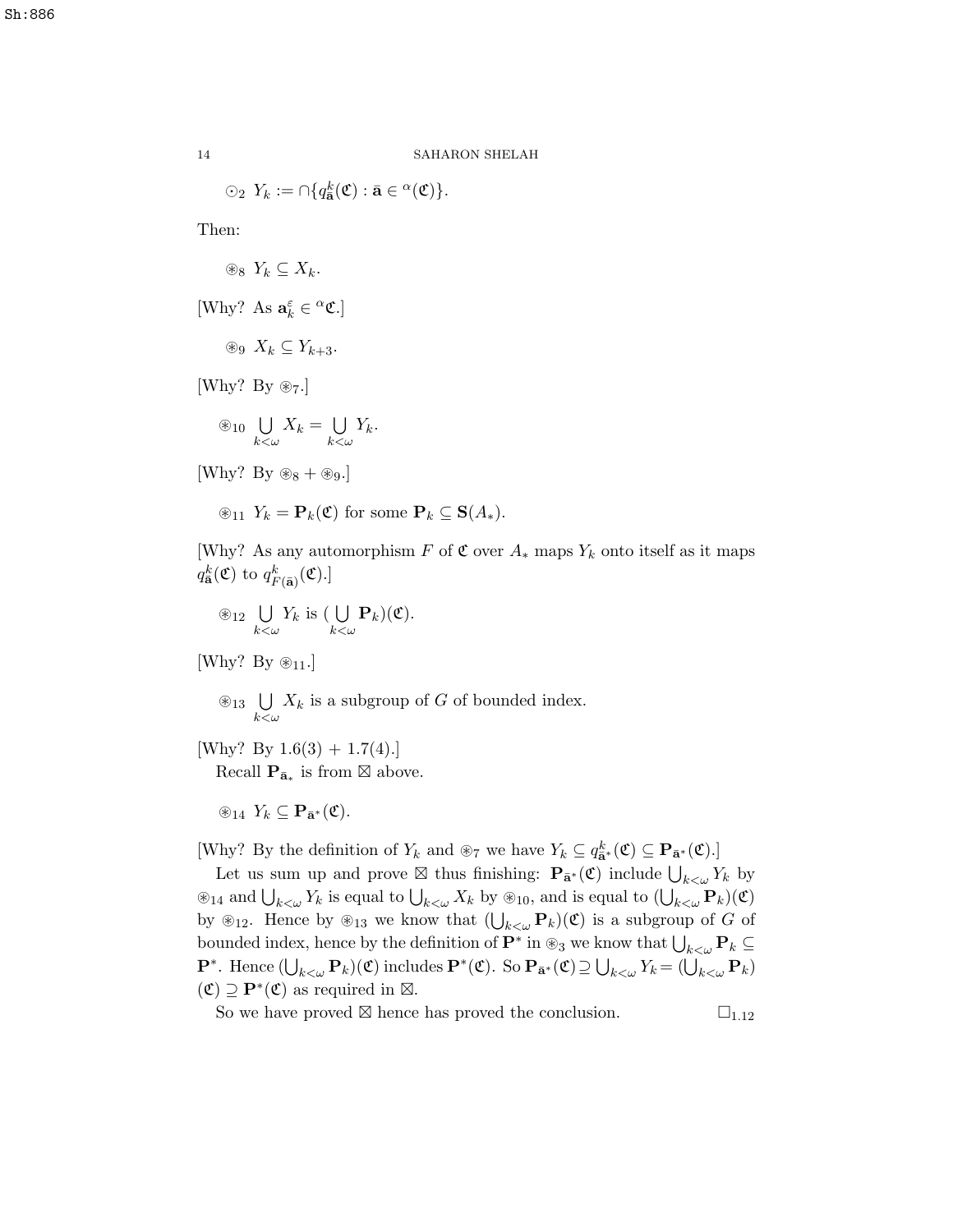2. On 2-dependent T

We try to see what, from 2-dependence of  $T$ , we can deduce on definable groups. On *n*-dependent T see [18,  $\S5$  (H)].

## Hypothesis 2.1.

- (a) T be first order complete,  $\mathfrak{C} = \mathfrak{C}_T$
- (b) G is a type definable group over  $A_*$ , i.e. for some 1-type  $p_*, G$  has a set of elements  $p_*(\mathfrak{C})$  and the functions  $(x, y) \mapsto xy, x \mapsto x^{-1}, e_G$ which are definable over  $A_* = \text{Dom}(p_*)$ ; this is irrelevant for 2.4 -2.10.

**Definition 2.2.** For a set  $B \subseteq \mathfrak{C}$  let

- (a)  $\mathbf{R}_B = \{q : q = q(x) \text{ is a 1-type over } B \text{ and } G_q \text{ a subgroup of } G \text{ of } \mathbf{R}_p\}$ index  $\langle \bar{\kappa} \rangle$  where
- (b)  $G_q = G[q] = \{a \in G : a \text{ realizes } q\} = (p_* \cup q)(\mathfrak{C})$
- (c)  $q_B = q[B] = \bigcup \{q : q \in \mathbb{R}\}\$ and  $G_B = q_B(\mathfrak{C}) \cap G$  and, of course
- (d)  $\mathbf{R}_{\bar{b}} = \mathbf{R}_{\text{Rang}(\bar{b})}$  and  $q_{\bar{b}} = q_{\text{Rang}(\bar{b})}$  and  $G_{\bar{b}} = G_{\text{Rang}(\bar{b})}$ .

**Observation 2.3.** 1)  $q_B = \bigcup \{ q_{\bar{b}} : \bar{b} \in {}^{\omega \geq} B \} = \bigcup \{ q \in \mathbf{R}_B : q \text{ countable} \}.$ 2)  $q_B$  is ⊆-maximal in  $\mathbf{R}_B$ .

3)  $G_B = \bigcap \{G_q : q \in \mathbf{R}_B\} = \bigcap \{G_q : q \in \mathbf{R}_B \text{ is countable}\}\$ and is  $\subseteq$ -minimal in  $\{G_q : q \in \mathbf{R}_B\}.$ 

4) If  $q \in \mathbf{R}_B$  and  $q' \subseteq q$  is countable then we can find a sequence  $\langle \psi_n(x, \bar{a}) :$  $n < \omega$  of finite conjunctions of members of q such that:

- (a)  $p_*(x) \cup \{\psi_n(x, \bar{a}) : n < \omega\} \vdash q'(x)$
- $(\beta) \psi_{n+1}(x, \bar{a}) \vdash \psi_n(x, \bar{a})$
- ( $\gamma$ )  $\bar{a} \in \omega \geq B$ , (for notational simplicity we allow it to be infinite)
- $(\delta)$   $p_*(x) \cup p_*(y) \cup \{\psi_{n+1}(x,\bar{a}), \psi_{n+1}(y,\bar{a})\}\vdash \psi_n(xy,\bar{a}) \wedge \psi_n(x^{-1},\bar{a}) \wedge$  $\psi_n(xy^{-1},\bar{a}).$

5) In part (4), if we allow  $\psi_n(x, \bar{a}_n)$  to be a finite conjunction of members of  $q\cup p_*$  (e.g. if  $p_* \subseteq q$ ) then we can omit  $p_*$  in clauses  $(\alpha)$ ,  $(\delta)$  so  $\bigcap_{n<\omega}\psi_n(\mathfrak{C},\bar{a})$ is a group.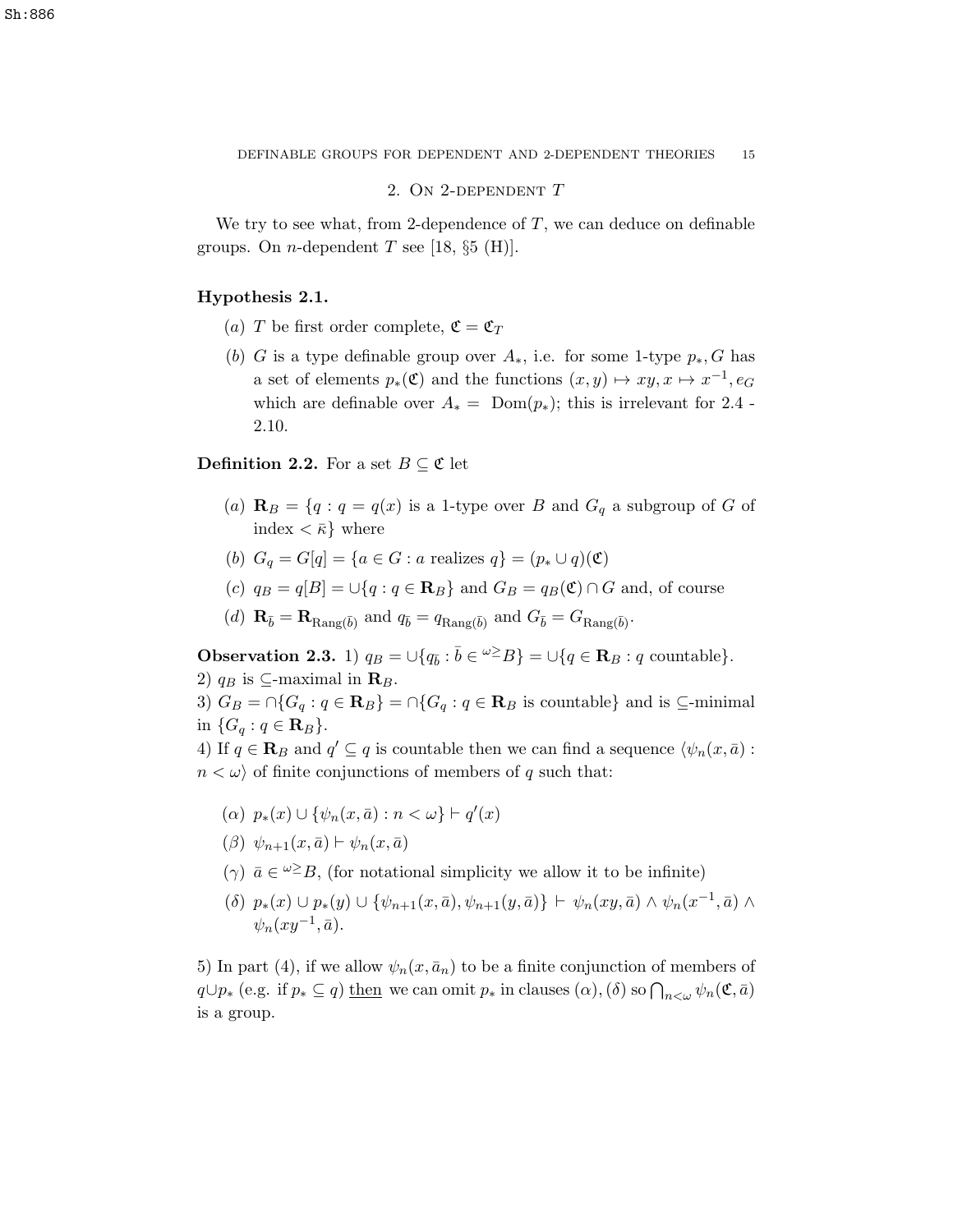6) There is a countable  $p'(x) \subseteq p_*(x)$  such that  $p'(\mathfrak{C})$  is a group under the definable functions  $(x, y) \mapsto xy, x \mapsto x^{-1}, e_G$ , moreover there is a sequence  $\langle \psi_n(x, \bar{a}) : n < \omega \rangle$  of finite conjunctions of members of  $p_*(x)$  such that:

 $(α)$   $\Lambda$  $\ell \leq 2$  $\psi_0(x_\ell, \bar{a}) \vdash (x_0 x_1) x_2 = x_0(x_1 x_2) \land x_0 e_G = e_G x_0 = x_0 \land x_0 x_0^{-1} =$  $x_0^{-1}x_0 = e_G$ , (implicitly this means that  $x_0x_1, (x_0x_1)x_2, x_1x_2, x_0$  $(x_1, x_2)$  and  $x_0^{-1}$  are well defined)

$$
(\beta) \ \psi_{n+1}(x,\bar{a}) \vdash \psi_n(x)
$$

 $(\gamma) \psi_{n+1}(x, \bar{a}) \wedge \psi_{n+1}(y, \bar{a}) \vdash \psi_n(xy, \bar{a}) \wedge \psi_n(x^{-1}, \bar{a}) \wedge \psi_n(xy^{-1}, \bar{a}).$ 

*Proof.* Obvious and as in [19].  $\square_{2.3}$ 

**Definition 2.4.** 1) We say T is 2-independent when we can find an independent sequence of formulas of the form  $\langle \varphi(\bar{x}, b_n, \bar{c}_m) : n, m \langle \omega \rangle$  in  $\mathfrak{C} = \mathfrak{C}_T$ or just in some model of T.

2) T is  $1/2$ -dependent means the negation of T is 2-independent (see [18,  $\S5$ )  $(H))$ .

3) We say  $\varphi(\bar{x}, \bar{y}_0, \ldots, \bar{y}_{n-1})$  is n-independent (for T) when in  $\mathfrak{C}_T$  we can, for each  $\lambda < \bar{\kappa}$ , find  $\bar{a}^{\ell}_{\alpha} \in {^{\ell g(\bar{y}_{\ell})}}(\mathfrak{C}_T)$  for  $\alpha < \lambda, \ell < n$  such that the sequence  $\langle \varphi(\bar{x}, \bar{a}_{\eta(0)}^0, \ldots, \bar{a}_{\eta(n-1)}^{n-1}) : \eta \in {}^n \lambda \rangle$  is an independent sequence of formulas.

4) T is n-independent when some formula  $\varphi(\bar{x}, \bar{y}_0, \bar{y}_1, \ldots, \bar{y}_{n-1})$  is n-independent.

5)  $T$  is *n*-dependent when it is not *n*-independent.

Remark 2.5. 1) In fact T is n-independent iff some  $\varphi(x, \bar{y}_0, \ldots, \bar{y}_{n-1})$  is nindependent (for  $T$ ). We shall write it down in 2.6 below. 2) So  $1/n$ -independent means independent.

**Claim 2.6.** 1) For a complete first order theory T, there is a 2-independent formula  $\varphi(x, \bar{y}, \bar{z})$  in T iff T is 2-dependent, i.e. for some  $m \geq 1$  there is a 2-independent formula  $\varphi(\bar{x}_m, \bar{y}, \bar{z})$  with  $\bar{x}_m = \langle x_\ell : \ell < m \rangle$  iff this holds for every  $m \geq 1$ .

2) Similarly for k-independent.

3) Moreover, if the formula  $\varphi(\bar{x}_m, \bar{y}_0, \ldots, \bar{y}_{k-1})$  is k-independent, then for some  $n < m$  and  $\langle b_i : i < m, i \neq m \rangle$  the formula

$$
\varphi = \varphi(b_0, \dots, b_{n-1}, x, b_{n+1}, \dots, b_{m-1}, \bar{y}_0, \dots, \bar{y}_{k-1})
$$

is k-independent.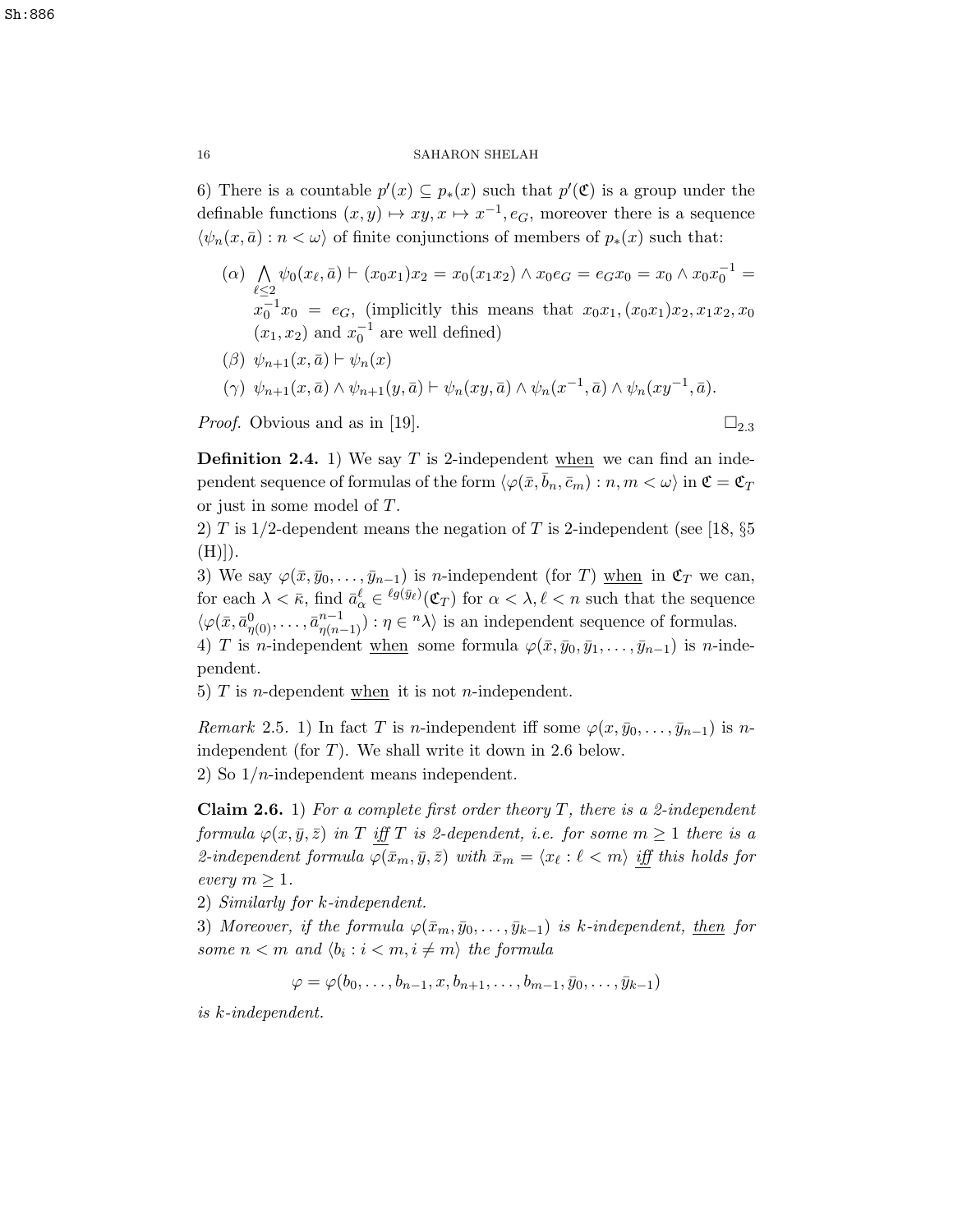## *Proof.* 1) By  $(2)$ .

2) Easily the third statement implies the second, obviously the first statement implies the third as trivially as we can add dummy variables. For the "second implies the first" direction we prove it by induction on  $m$ ; so assume  $k < \omega, \bar{x}_m = \langle x_\ell : \ell < m \rangle$  and the formula  $\varphi(\bar{x}_m, \bar{y}_0, \ldots, \bar{y}_{k-1})$  is *k*-independent. Let  $n_\ell = \ell g(\bar{y}_\ell), n = \sum_{\ell=1}^k n_\ell$ , of course,  $m > 1$ . This means that in  $\mathfrak{C}_T$  we have  $\bar{a}_{\ell,i} \in {}^{\ell g(\bar{y}_\ell)}\mathfrak{C}$  for  $\ell < k, i < \omega$  such that the sequence  $\langle \varphi(\bar{x}_m, \bar{a}_{0,\eta(0)}, \ldots, \bar{a}_{k-1,\eta(k-1)}) : \eta \in {k\omega} \rangle$  of formulas is independent. Let  $inc_n(\omega) = \{ \eta \in \mathbb{R}^n \omega : \eta \text{ increasing} \}, \text{ similarly inc}_{\leq n}(\omega).$ 

So for any  $R \subseteq \text{inc}_k(\omega)$  there is  $\bar{b}_R \in {}^m \mathfrak{C}$  such that

$$
\mathfrak{C} \models \varphi[\bar{b}_R, \bar{a}_{0,\eta(0)}, \dots, \bar{a}_{k-1,\eta(k-1)}]^{\mathrm{if}(\eta \in R)}
$$

for  $\eta \in \text{inc}_{n}(\omega)$ .

As we can add dummy variables without loss of generality  $\bar{a}_{\ell,i} = \bar{a}_i$ , i.e. it does not depend on  $\ell$  and also  $\langle \bar{a}_i : i < \omega \rangle$  is an indiscernible sequence.

Let  $R_* \subseteq \text{inc}_k(\omega)$  be random enough<sup>2</sup>.

For  $\eta \in \text{inc}_{\leq \omega}(\omega)$ , let  $\bar{a}_{\eta} = \bar{a}_{\eta(0)} \hat{a}_{\eta(1)} \hat{a}_{\eta(k-1)}$ . We say  $u_1, u_2 \subseteq \omega$ are  $R_*$ -similar if  $|u_1| = |u_2|$  and the one-to-one order preserving function h from  $u_1$  onto  $u_1$  is an isomorphism from  $(u_1, R_* \restriction u_1)$  onto  $(u_2, R_* \restriction u_2)$ . Let *I* be the model  $(\omega, <, R_*)$ .

Without loss of generality (by Nessetril-Rodl theorem see e.g. [4]; on such uses see [6, Ch.III,  $\S1$ ] = [9], in particular [9, 1.26])

- (\*)<sub>1</sub> in **€**, the sequence  $\langle \bar{a}_t : t \in I \rangle$  is indiscernible above  $\bar{b}_{R_*}$  which means
- (\*)<sub>2</sub> if  $j < \omega$  and  $\eta_{\ell} \in inc_i(\omega), u_{\ell} = \text{Rang}(\eta_{\ell})$  for  $\ell = 1, 2$  and  $u_1, u_2$  are  $R_*$ -similar then  $\bar{a}_{\eta_1}, \bar{a}_{\eta_2}$  realizes the same type in  $\mathfrak{C}$  over  $\bar{b}_{R_*}$ .
- Let  $\bar{b}_{R_*} = \bar{b}_1 \hat{b}_2$  where  $\ell g(\bar{b}_1) < m, \ell g(\bar{b}_2) < m$ . So by  $(*)_1$  we have
	- $(*)_3$  if  $\eta \in \text{inc}_k(\omega)$  then the value  $tp(\bar{a}_{\eta}, \bar{b}_2, \mathfrak{C})$  depends just on truth value of  $\eta \in R_*$ .

<sup>&</sup>lt;sup>2</sup>which means that e.g. choose a countable  $N \prec (\mathcal{H}(\aleph_1), \in)$  and  $R_*$  does not belong to any null Borel subset of  $\mathcal{P}(inc_k(\omega))$ ; the probability space is defined by considering  $R_*$ as the random subset and the events " $\eta \in R_*$ " for  $\eta \in \text{inc}_k(\omega)$  are independent, each of probability 1/2.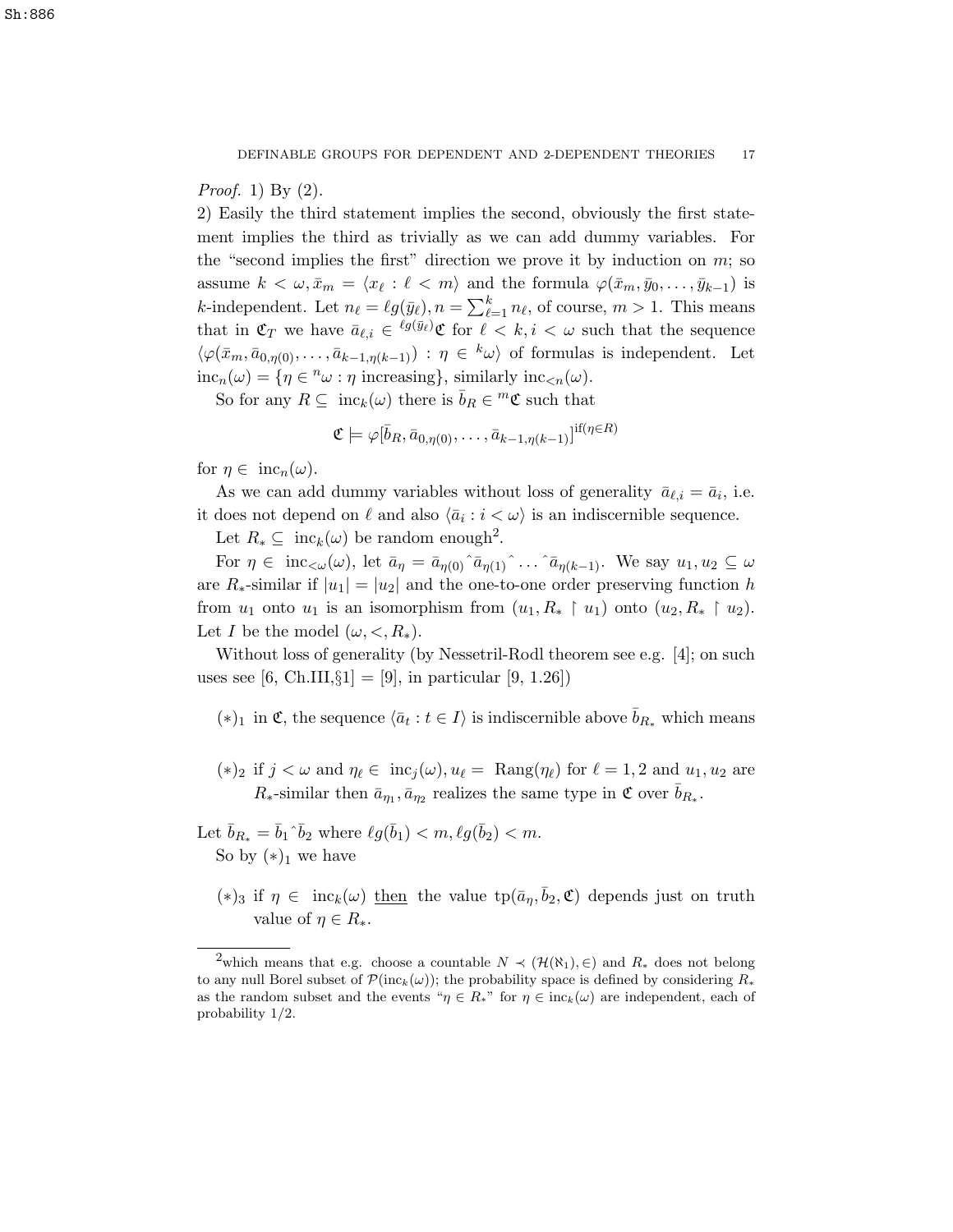First assume  $\{\text{tp}(\bar{a}_{\eta}, \bar{b}_2, \mathfrak{C}) : \eta \in \text{inc}_k(\omega)\}\$ is constant, then letting  $\bar{x}' =$  $\bar{x}$  $\lceil \ell g(\bar{b}_1) \rceil$  the formula  $\varphi(\bar{x}', \bar{b}_2, \bar{y}_0, \ldots, \bar{y}_{k-1})$  is k-independent when  $\langle \bar{a}_i : i \rangle$ w) is indiscernible over  $\bar{b}_2$ ; pedantically the formula  $\varphi(\bar{x}',(\bar{x})[\ell g(\bar{b}_2)^{\hat{}}\bar{y}_0),$  $(\bar{y}_1, \ldots, \bar{y}_{k-1})$  is (the restriction to increasing sequences is not serious, see  $2.7(4)$  below), so by the induction hypothesis we are done.

If  $\langle \bar{a}_i : i \langle \omega \rangle$  is not an indiscernible sequence over  $\bar{b}_\eta$ , then let n be minimal such that we can choose  $i_0 < \ldots i_{n-1} < \omega, j_0 < \ldots < j_{n-1} < \omega$ we have  $tp(\bar{a}_{i_0} \hat{a}_{i_1} \dots \hat{a}_{i_{n-1}}, \bar{b}_2) \neq tp(\bar{a}_{j_0} \hat{a}_{i_1} \dots \hat{a}_{j_{n-1}}, \bar{b}_2)$ . By  $(*)_2$  the sets  $\{i_\ell :$  $\ell < n$ ,  $\{j_\ell : \ell < n\}$  are not  $R_*$ -similar. Without loss of generality there is a unique  $v \in [n]^k$  such that  $\langle i_\ell : \ell \in v \rangle \in R_* \leftrightarrow \langle j_\ell : \ell \in v \rangle \notin R_*$ . Now playing with indiscernible and using  $\bar{b}_2$ ,  $\{\bar{a}_i : i < n, i \in v\}$  as parameters, we can finish.

Second assume that  $\{tp(\bar{a}_\eta, \bar{b}_2, \mathfrak{C}) : \eta \in \text{inc}_k(\omega)\}\$ is not constant, by  $(*)_1$ equivalently (\*)<sub>2</sub> this means that there is a formula  $\psi(\bar{x}_{\ell g(\bar{b}_1)}, \bar{y}_0, \ldots, \bar{y}_{k-1})$ such that:

$$
(*)_4 \text{ if } \eta \in \text{inc}_k(\omega) \text{ then } \mathfrak{C} \models \psi[\bar{b}_2, \bar{a}_{\eta(0)}, \dots, \bar{a}_{\eta(k-1)}] \text{ iff } \eta \in R_*.
$$

This also suffices by  $\langle \bar{a}_i : i < \omega \rangle$  being an indiscernible sequence. 3) As in part (2).  $\Box_{2.6}$ 

**Observation 2.7.** 1) T is k-dependent when : for every  $m, \ell$  and  $\varphi(\bar{x}_m, \bar{y}) \in$  $\mathbb{L}(\tau_T)$  for infinitely many  $n < \omega$  we have  $|A| \leq n \Rightarrow |\mathbf{S}_{\{\varphi(\bar{x}_m,\bar{y})\}}^m(A)| < 2^{(n/\ell)^k}$ . 2) In fact we can restrict ourselves to  $m = 1$ .

3) For any  $k, T$  is k-independent iff  $T<sup>eq</sup>$  is k-independent.

3A) T is not k-independent when for every  $\varphi(x, \bar{y}_0, \ldots, \bar{y}_{k-1}) \in \mathbb{L}(\tau(\mathfrak{C}_T^{\text{eq}}))$  $_{T}^{\text{eq}})),$ for infinitely many n we have  $A \subseteq \mathfrak{C}^{eq} \wedge |A| \leq kn \Rightarrow |\mathbf{S}_{\{\varphi(x,\bar{y}_0,\ldots,\bar{y}_{k-1}\}}(A)| <$  $2^{n^k}.$ 

4) In Definition 2.4(3) we can restrict ourselves to "increasing  $\eta$ ", similarly in 2.4(1). In fact,  $\varphi(\bar{x}, \bar{y}_0, \ldots, \bar{y}_{k-1})$  is k-independent if for every n there are  $\bar{a}_{\ell,m} \in \ell^{g(\bar{y}_{\ell})}\mathfrak{C}$  for  $m < n, \ell < k$  such that  $\langle \varphi(\bar{x}, \bar{a}_{0,\eta(0)}, \ldots, \bar{a}_{k-1,\eta(k-1)}) : \eta \in$  $inc_k(n)$  is an independent sequence of formulas.

Proof. 1) Straightforward and see [18, §5 (G)]. 2) Similarly using 2.6 above. 3) Easy by the definition. 3A) By parts (1),(2).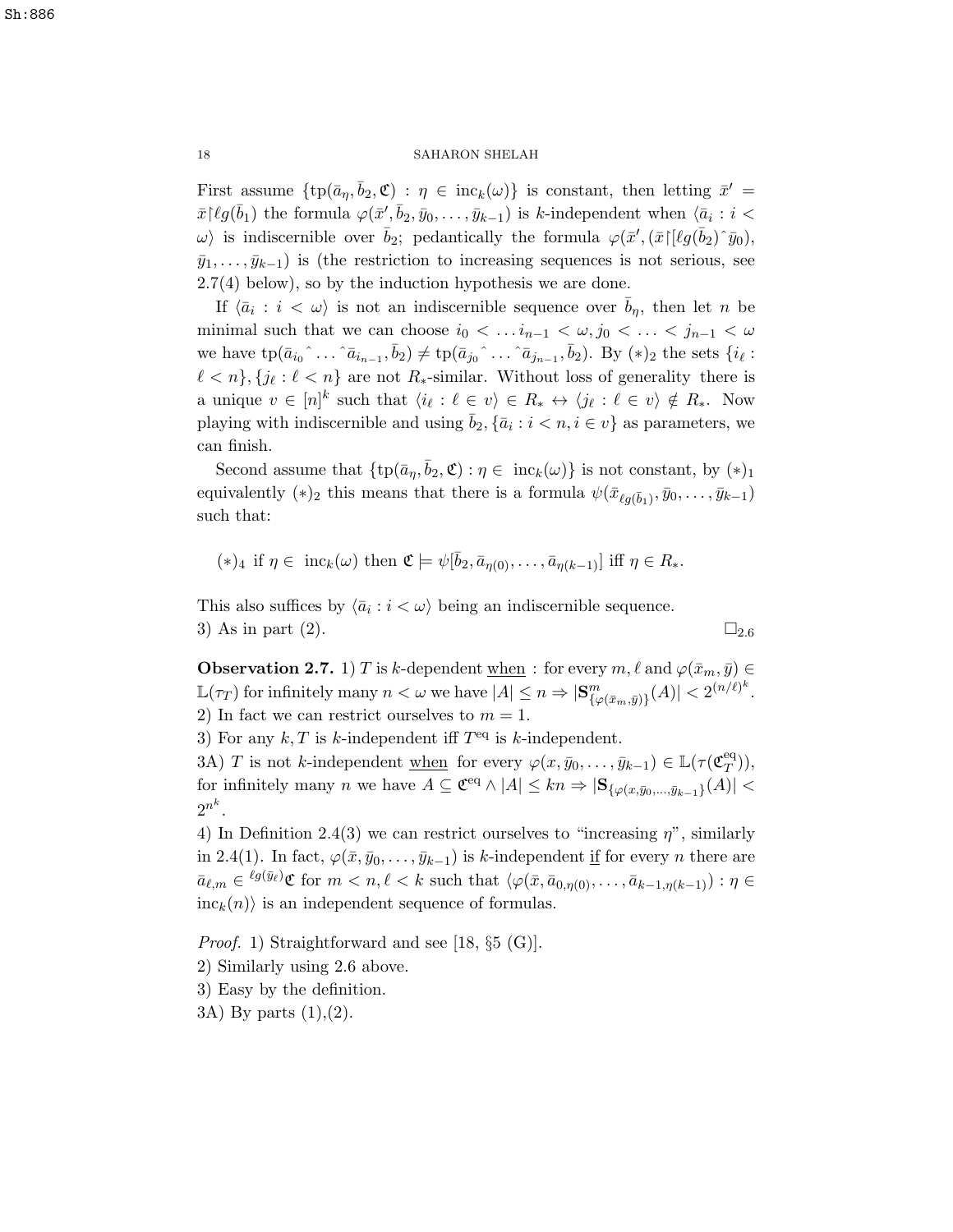4) It is enough to prove the second sentence; for every n we first find  $\langle \bar{a}_{\ell,m} :$  $m < nk, \ell < k$  as guaranteed there (for nk). Now let  $\bar{a}'_{\ell,m} = \bar{a}_{\ell,\ell n+m}$  so  $\langle \bar{a}'_{\ell,m} : m < n, \ell < k \rangle$  are as required in 2.4(3) for  $\lambda = n$ . By compactness equivalently, by " $\mathfrak{C}$  is  $\bar{\kappa}$ -saturated" we are done.  $\square_{2.7}$ 

**Example 2.8.** Let  $k \geq 1$ , a natural k-independent but  $1/(k+1)$ -dependent theory, as simple as possible, is the model completion of the following theory (so for  $k = 1$  this is a  $(1/2)$ -dependent, independent T):

(A) the vocabulary is

 $P_{\ell}$  ( $\ell < k + 1$ ), unary predicates R, a  $(k + 1)$ -place predicate

- $(B)$  M a model of T iff:
	- (a)  $\langle P^M_\ell : \ell \leq k \rangle$  is a partition of  $|M|$
	- (b)  $R^M \subseteq \{(a_0, \ldots, a_k) : a_\ell \in P_\ell^M \text{ for } \ell = 0, \ldots, k\}.$

[Note first that clearly the model completion exists and has elimination of quantifiers. Second, the formula  $R(x, y_0, \ldots, y_{k-1})$  exemplifies that  $T_k$  is kindependent. Third, T is  $1/(k+1)$ -dependent by 2.7(1) and the elimination of quantifiers.]

**Example 2.9.** Let  $T_n^*$  be the theory with the vocabulary  $\{R\}, R$  is nplace predicate such that  $T$  is saying  $R$  is symmetric and irreflexive (i.e.  $\bigvee_{i < j < n} x_i = x_j \to \neg R(x_0, \dots, x_{n-1})$  and  $\bigwedge \{ R(x_{\varkappa(0)}, \dots, x_{\varkappa(n-1)}) \equiv R(x_{\pi(0)}, \dots, x_{\pi(n-1)}) \equiv R(x_{\pi(n)})$  $\dots, x_{\pi(n-1)}$  for permutations  $\varkappa, \pi$  of  $\{0, \dots, n-1\}.$ 

Let  $T_n$  be the model completion of n. Then  $T_n$  is  $(n-1)$ -independent but not *n*-independent (for *n*-independent use  $2.7(1)$ ).

**Example 2.10.** Any theory  $T$  of an infinite Boolean algebras is (independent, moreover)  $k$ -independent for every  $k$ .

[Why? Let for simplicity  $k = 2$ . Let  $\varphi(x, y, z) := (y \cap z \leq x)$ . Now for any n, let  $\mathbb B$  be a Boolean sub-algebra of  $\mathfrak C_T$  with pairwise disjoint non-zero elements  $\langle a_{i,j} : i,j \langle n \rangle$  and let  $b_i := \bigcup \{a_{i,j} : j \langle n \rangle\}$  and  $c_j := \bigcup \{a_{i,j} : i \langle n \rangle\}$ . Now  $\langle \varphi(x, b_i, c_j) : i, j < n \rangle$  are independent because for  $u \subseteq n \times n$  the element  $a_u := \bigcup \{a_{i,j} : (i,j) \in u\}$  realizes the type  $\{\varphi(x, b_i, c_j)$ <sup>if $((i,j) \in u) : (i,j) \in u\}.$ </sup> For  $n > 2$  we use  $\varphi(x, y_0, \ldots, y_{n-1}) =$  " $(y_0 \cap y_1 \cap \ldots \cap y_{n-1}) \leq x$ ".

Now comes the property concerning the definable group G which interests us.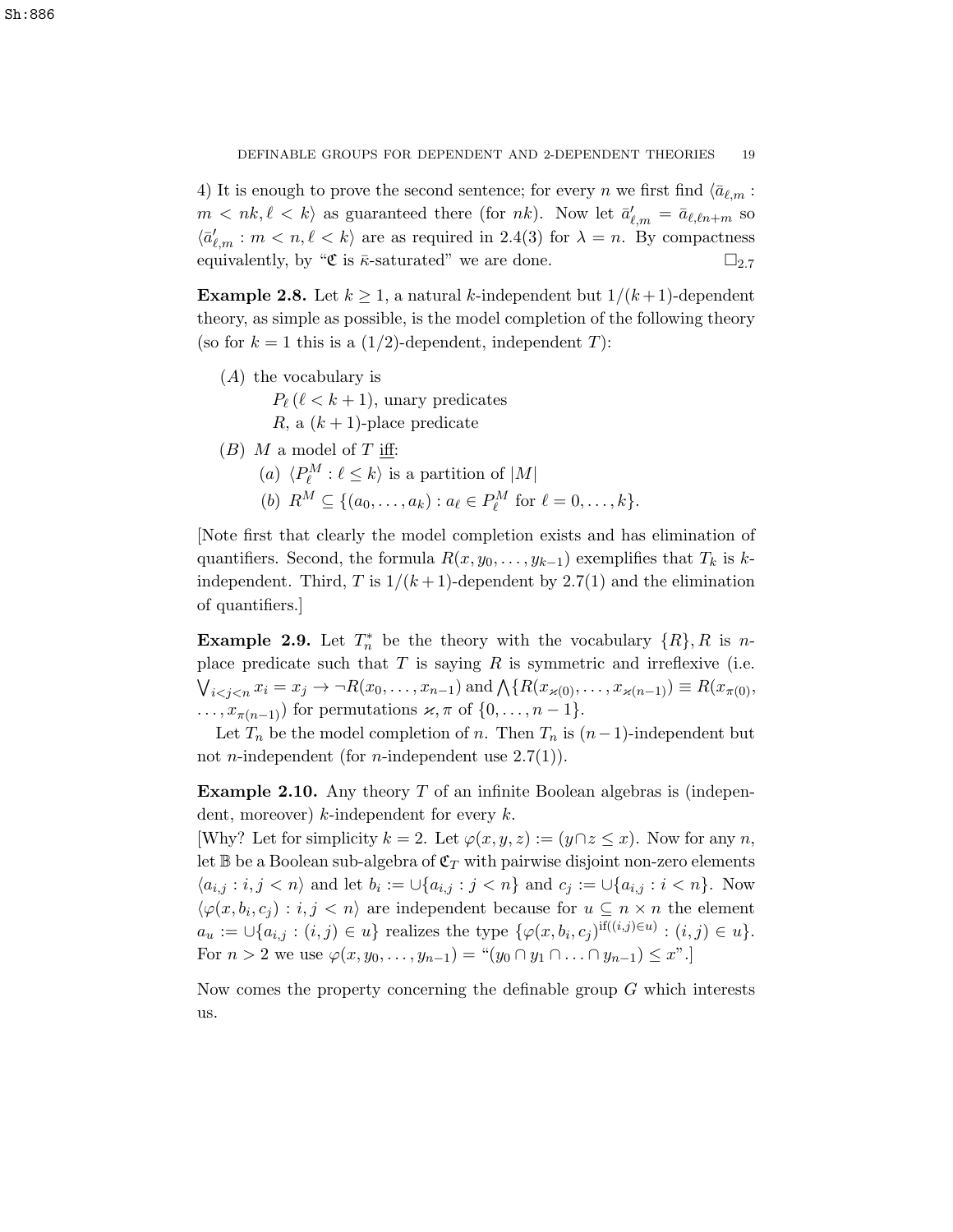**Definition 2.11.** We say that G has  $\kappa$ -based bounded subgroups when: for every *κ*-saturated  $M \prec \mathfrak{C}$  which include  $A_*$  (hence  $p_* \subseteq q_M$ ) and  $\bar{b} \in \omega^{\geq}(\mathfrak{C})$ there is  $r \in \mathbf{R}_{M\cup \bar{b}}$  of cardinality  $\lt \kappa$  such that  $q_{M\cup \bar{b}}$  is equivalent to  $q_M \cup r$ (equivalently  $q_M \cup r \vdash q_{M \cup \overline{b}}$ ).

The main result here is

**Theorem 2.12.** If T is 1/2-dependent and  $\kappa = \beth_2(|T| + |p_*|)^+$  or just  $\kappa = ((||T|+|p_*|)^{\aleph_0})^+ + \beth_2^+$  (and G is as in 2.1) then G has  $\kappa$ -based bounded subgroups.

*Proof.* Assume not and let  $\theta = \aleph_0$ . Let M and  $\bar{b} \in \omega^{\geq} \mathfrak{C}$  form a counterexample. Then we choose the triple  $(r_{\alpha}, \bar{c}_{\alpha}, d_{\alpha})$  by induction on  $\alpha < \kappa$  such that:

- $\circledast_1$  (a)  $\bar{c}_{\alpha} \in {}^{\omega \geq} M$ (b)  $r_{\alpha} = r_{\alpha}(x, \bar{c}_{\alpha}, \bar{b}) = \{ \psi_{n}^{\alpha}(x, \bar{c}_{\alpha}, \bar{b}) : n < \omega \} \in \mathbb{R}_{\bar{c}_{\alpha} \bar{\delta}}$ , see 2.2 (c)  $d_{\alpha} \in G_{\cup \{\bar{c}_{\beta}:\beta < \alpha\}\cup\bar{b}}$  or just (which follows)  $d_{\alpha} \in G_{r_{\beta}}$  for  $\beta < \alpha$ 
	- (d)  $d_{\alpha} \notin G_{r_{\alpha}}$  moreover  $\mathfrak{C} \models \neg \psi_0^{\alpha}(d_{\alpha}, \bar{c}_{\alpha}, \bar{b}).$
	- (e)  $d_{\alpha} \in q_M(\mathfrak{C})$

$$
\begin{array}{ll} (f) & \{\psi_{n+1}^\alpha (x,\bar c_\alpha,\bar b)\}, \psi_{n+1}^\alpha (y,\bar c_\alpha,\bar b)\} \\ & \qquad \qquad \vdash \psi_n^\alpha (xy,\bar c_\alpha,\bar b) \wedge \psi_n^\alpha (x^{-1},\bar c_\alpha,\bar b) \wedge \psi_n^\alpha (xy^{-1},\bar c_\alpha,\bar b). \end{array}
$$

[Why we can? By the assumption toward contradiction.]

Now as  $cf(\kappa) > |T|^{\aleph_0}$  without loss of generality

 $\circledast_2 \psi_n^{\alpha} = \psi_n \text{ for } \alpha < \kappa.$ Of course

 $\circledast_3$   $(G:G_{r_\alpha}) \leq 2^{\aleph_0}.$ 

[Why? Otherwise let  $a_{\varepsilon} \in G$  for  $\varepsilon < (2^{\aleph_0})^+$  be such that  $\langle a_{\varepsilon} G_{r_{\alpha}} : \varepsilon <$  $(2^{\aleph_0})^+$  is without repetition. For each  $\varepsilon < \zeta < (2^{\aleph_0})^+$  let  $n_{\varepsilon,\zeta}$  be the minimal *n* such that  $\mathfrak{C} \models \neg \psi_n(a_{\varepsilon}^{-1}a_{\zeta}, \bar{c}_{\alpha}, \bar{b}),$  so by Erdös-Rado theorem for some  $n(*)$  and infinite  $\mathcal{U} \subseteq (2^{\aleph_0})^+$  we have  $n_{\varepsilon,\zeta} = n(*)$  for  $\varepsilon < \zeta$  from  $\mathcal{U}$ . By compactness we can find  $a_{\varepsilon} \in G$  for  $\varepsilon < \bar{\kappa}$  such that  $\varepsilon < \zeta < \bar{\kappa} \Rightarrow \mathfrak{C} \models$  $\neg\psi_{n(*)}[a_{\varepsilon}^{-1}a_{\zeta}, \bar{c}_{\alpha}, \bar{b}],$  contradiction to  $(G: G_{r_{\alpha}}) < \bar{\kappa}.]$ 

 $\mathcal{A}_4$  there is  $\mathcal{U} \in [\kappa]^\theta$  such that: if  $\alpha < \beta < \gamma$  are from U then  $d_{\alpha}^{-1} d_{\beta} \in$  $G_{r_{\gamma}}$ .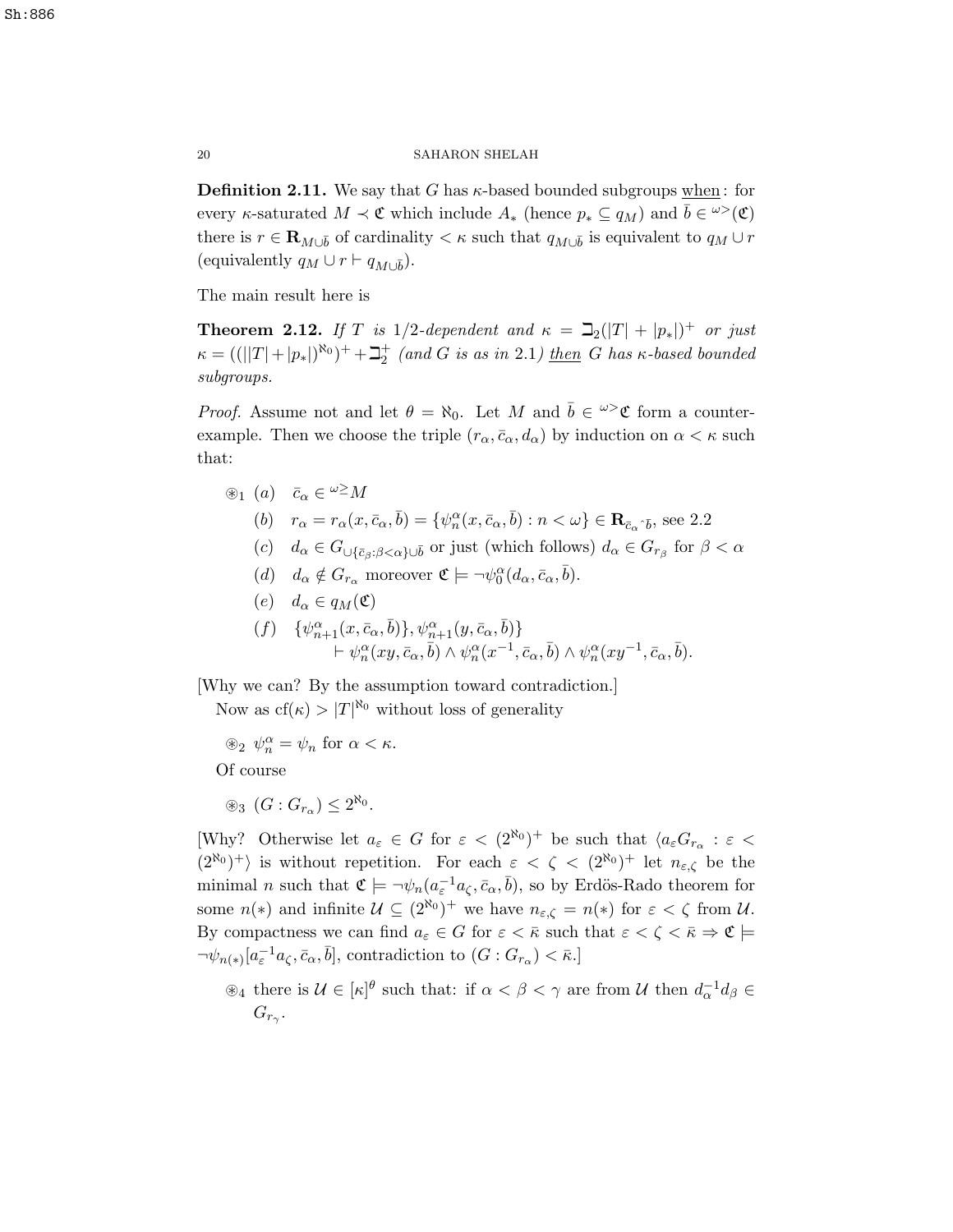[Why? For each  $\alpha < \kappa$  let  $\langle a_{\alpha,\varepsilon}G_{r_\alpha} : \varepsilon < \varepsilon_\alpha \leq 2^{\aleph_0} \rangle$  be a partition of G. For  $\alpha < \beta < \kappa$  let  $\varepsilon = \varepsilon_{\alpha,\beta}$  be such that  $d_{\alpha} \in a_{\beta,\varepsilon} G_{r_{\beta}}$ . As  $\kappa \to (\theta)_{2}^{2}$  $\frac{2}{2^{\aleph_0}}$  because  $\beth_2^+ \to (\omega)_2^2$  $2^{\circ}_{2^{\aleph_0}}$  clearly, for some  $\mathcal{U} \in [\kappa]^{\theta}$  and  $\varepsilon_* < 2^{\aleph_0}$  we have: if  $\alpha < \beta$  are from U then  $\varepsilon_{\alpha,\beta} = \varepsilon_*$ . So if  $\alpha < \beta < \gamma$  are from U then  $d_\alpha \in a_{\gamma,\varepsilon_*} G_{r_\gamma}$  and  $d_{\beta} \in a_{\gamma,\varepsilon_*} G_{r_{\gamma}},$  so  $d_{\alpha} = a_{\gamma,\varepsilon_*} a_1$  and  $d_{\beta} = a_{\gamma,\varepsilon_*} a_2$  for some  $a_1, a_2 \in G_{r_{\gamma}}$  hence  $(d_{\alpha}^{-1}d_{\beta}) = a_1^{-1}a_{\gamma,\varepsilon_*}^{-1}a_{\gamma,\varepsilon_*}a_2 = a_1^{-1}a_2 \in G_{r_{\gamma}}.$ 

 $\otimes_5$  Without loss of generality for  $\alpha, \beta < \theta$  we have  $d_{\alpha} \in G_{r_{\beta}} \Leftrightarrow \alpha \neq \beta$ .

[Why? Let U be as in  $\mathscr{B}_4$ . Without loss of generality  $otp(\mathcal{U}) = \theta$  and let  $\langle \alpha_{\varepsilon} : \varepsilon \langle \theta \rangle$  list U in increasing order; let  $d'_{\varepsilon} = d_{\alpha_{2\varepsilon}}^{-1} d_{\alpha_{2\varepsilon+1}}$  and let  $r'_{\varepsilon} = r'_{\varepsilon}(x, \bar{c}'_{\varepsilon}, \bar{b}) = r_{\alpha_{2\varepsilon}}(x, \bar{c}_{\alpha_{2\varepsilon}}, \bar{b}).$ 

So if  $\zeta < \varepsilon < \theta$  then  $d_{\alpha_{2\varepsilon}}^{-1} d_{\alpha_{2\varepsilon+1}} \in G[r_{\alpha_{2\varepsilon}}]$  by  $\otimes_1(c)$  hence  $d'_{\varepsilon} = d_{\alpha_{2\varepsilon}}^{-1} d_{\alpha_{2\varepsilon+1}} \in$  $G_{r_{\alpha_{2\zeta}}} = G_{r'_\zeta}$ . Also if  $\varepsilon < \zeta < \theta$  then  $d'_{\varepsilon} = d_{\alpha_{2\varepsilon}}^{-1} d_{\alpha_{2\varepsilon+1}} \in G_{r_{2\zeta}} = G_{r'_\zeta}$  by  $\otimes_4$ .

Also, if  $\varepsilon = \zeta$  then  $d_{\alpha_{2\varepsilon+1}} \in G_{r_{\alpha_{2\varepsilon}}}$  by  $\otimes_1(c)$  and  $d_{\alpha_{2\varepsilon}} \notin G_{r_{\alpha_{2\varepsilon}}}$  by  $\mathcal{L}(d)$  hence  $d'_{\varepsilon} = d_{\alpha_{2\varepsilon}}^{-1} d_{\alpha_{2\varepsilon+1}} \notin G_{r_{\alpha_{2\varepsilon}}} = G_{r'_{\alpha_{\varepsilon}}}$ . Of course,  $d_{\alpha_{2\varepsilon}}, d_{\alpha_{2\varepsilon+1}} \in$  $G_{\cup \{\bar{c}_{\beta}:\beta<\alpha_{2\varepsilon}\}\cup \bar{b}}$  hence  $d'_{\varepsilon}=d_{\alpha_{2\varepsilon}}^{-1}d_{\alpha_{2\varepsilon+1}}\in G_{\cup \{\bar{c}'_{\zeta}:\zeta<\varepsilon\}\cup \bar{b}}.$ 

Moreover  $d'_{\varepsilon} \notin \psi_1(\mathfrak{C}, \bar{c}'_{\varepsilon}, \bar{b})$  as otherwise we recall that  $d_{\alpha_{2\varepsilon}} = d_{\alpha_{2\varepsilon+1}} (d'_{\varepsilon})^{-1}$ and  $d_{\alpha_{2\varepsilon+1}} \in r_{\alpha_{2\varepsilon}}(\mathfrak{C}, \bar{c}_{\alpha_{2\varepsilon}}, \bar{b}) \subseteq \psi_1(\mathfrak{C}, \bar{c}_{\alpha_{2\varepsilon}}, \bar{b})$  and, we are now assuming  $d'_{\varepsilon} \in$  $\psi_1(\mathfrak{C}, \bar{c}'_{\varepsilon}, \bar{b}) = \psi_1(\mathfrak{C}, \bar{c}_{\alpha_{2\varepsilon}}, \bar{b})$  together by  $\mathscr{L}_1(f)$  we have  $d_{\alpha_{2\varepsilon}} \in \psi_0(\mathfrak{C}, \bar{c}_{\alpha_{2\varepsilon}}, \bar{b}),$ contradiction to  $\mathcal{D}_1(d)$ . So letting  $\psi'_n = \psi_{n+1}$ , clearly renaming we are done as we shall not use  $\alpha \geq \theta$ .

Now by induction on  $\varepsilon < \kappa$  we choose  $A_{\varepsilon}, \bar{b}_{\varepsilon}, \langle d_{\alpha,\varepsilon} : \alpha < \theta \rangle$  from the model M such that

$$
\begin{aligned}\n\textcircled{\tiny{86}} \ (a) \quad &\bar{b}_{\varepsilon} \hat{\;} \langle d_{\alpha,\varepsilon} : \alpha < \theta \rangle \text{ realizes } \text{tp}(\bar{b} \hat{\;} \langle d_{\alpha} : \alpha < \theta \rangle, A_{\varepsilon}) \\
(b) \quad &A_{\varepsilon} = \cup \{\bar{c}_{\alpha} : \alpha < \theta \} \cup \bigcup \{\bar{b}_{\zeta}, \bar{d}_{\alpha,\zeta} : \alpha < \theta \text{ and } \zeta < \varepsilon \} \cup A_{*}.\n\end{aligned}
$$

For  $\alpha < \theta, \varepsilon < \kappa$ , let  $r_{\alpha,\varepsilon} := \{ \psi_n(x, \bar{c}_\alpha, \bar{b}_\varepsilon) : n < \omega \},$  so  $G_{r_{\alpha,\varepsilon}}$  is a subgroup of G of bounded index (even  $\leq 2^{\aleph_0}$ ). Now for  $\alpha, \varepsilon < \theta$  clearly  $d_\alpha \in \bigcap \{G_{r_{\beta,\zeta}}:$  $\beta < \theta, \zeta < \varepsilon$ } by clause  $\mathcal{L}_1(e)$  (as  $r_{\beta, \zeta} \in \mathbf{R}_M$ ). Hence by the choice of  $d_{\alpha, \varepsilon}$  as realizing  $tp(d_\alpha, A_\varepsilon)$ , see  $\mathcal{B}_6(a)$ , as  $A_\varepsilon \supseteq \bigcup{\text{Dom}(r_{\beta,\zeta})} : \beta < \theta, \zeta < \varepsilon\}$ , clearly

 $\mathscr{F}_7$   $d_{\alpha,\varepsilon} \in \bigcap \{ G_{r_{\beta,\zeta}} : \beta < \theta \text{ and } \zeta < \varepsilon \}$  by  $\mathscr{F}_6(b)$ .

But  $d_{\alpha} \in \cap \{G_{r_{\beta}} : \beta < \theta \text{ and } \beta \neq \alpha\}$  by  $\circledast_5$  and  $\overline{b}_{\varepsilon} \hat{\;} \langle d_{\beta,\varepsilon} : \beta < \theta \rangle$  realizes  $tp(\bar{b}^{\hat{}}\langle d_{\beta} : \beta < \theta \rangle, A_{\varepsilon})$  by  $\circledast_6$ , so

$$
\text{ as } d_{\alpha,\varepsilon} \in \cap \{ G_{r_{\beta,\zeta}} : \beta < \theta, \beta \neq \alpha \text{ and } \zeta = \varepsilon \}.
$$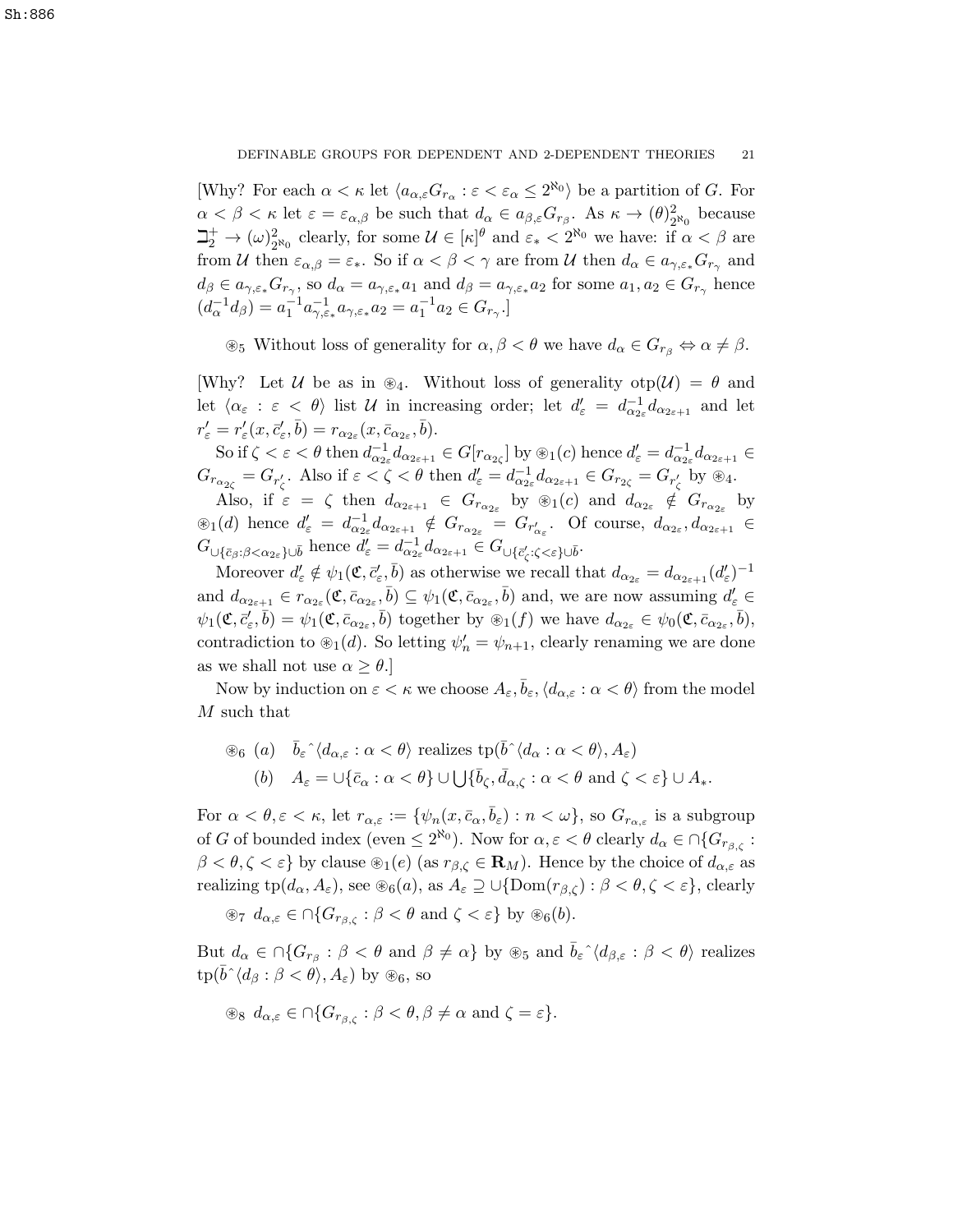Also by  $\mathcal{B}_6(a) + \mathcal{B}_1(d) + \mathcal{B}_2$  we have

 $\circledast$   $d_{\alpha,\varepsilon} \notin G_{r_{\alpha,\varepsilon}}$  moreover  $\mathfrak{C} \models \neg \psi_0(d_{\alpha,\varepsilon}, \bar{c}_{\alpha}, \bar{b}_{\varepsilon}).$ 

Also by  $\mathcal{L}_1(f) + \mathcal{L}_2$  we have

 $\circledast_{10}$  if  $d_1, d_2 \in \psi_{n+1}(\mathfrak{C}, \bar{c}_{\alpha}, \bar{b}'_{\varepsilon})$  then  $d_1 d_2, d_1^{-1}, d_1 d_2^{-1} \in \psi_n(\mathfrak{C}, \bar{c}_{\alpha}, \bar{b}'_{\varepsilon})$ .

Now forget M but retain

 $(*)_1 \psi_n(n < \omega), b_\varepsilon, \bar{c}_\varepsilon, r_{\alpha,\varepsilon}, d_{\alpha,\varepsilon}, r_\alpha(\alpha < \theta, \varepsilon < \kappa)$  satisfy  $\mathcal{L}_1(b) - (f), \mathcal{L}_7$ ,  $\circledast_8, \circledast_9, \circledast_{10}.$ 

Now by Ramsey theorem and compactness, without loss of generality

 $(*)_2 \langle \langle \bar{c}_\alpha : \alpha < \theta \rangle \hat{b}_\varepsilon \hat{\;} \langle d_{\alpha,\varepsilon} : \alpha < \theta \rangle : \varepsilon < \kappa \rangle$  is an indiscernible sequence over  $A_{\cdot}$ 

Let  $d'_{\alpha,\varepsilon} = d_{\alpha,2\varepsilon}^{-1} d_{\alpha,2\varepsilon+1}$  and  $\bar{b}'_{\varepsilon} = \bar{b}_{2\varepsilon}$  for  $\varepsilon < \kappa, \alpha < \theta$  and let  $r'_{\alpha,\varepsilon}(x) =$  $r(x,\bar{c}_{\alpha},b'_{\varepsilon})=r_{\alpha,2\varepsilon}.$ 

Now

$$
(*)_{3} d'_{\alpha,\varepsilon} \in r(\mathfrak{C},\bar{c}_{\beta},\bar{b}'_{\zeta}) \cap G \underline{\text{ iff }} (\alpha,\varepsilon) \neq (\beta,\zeta).
$$

[Why? First assume  $\varepsilon > \zeta$  then by  $(*)_1 + \otimes_7$  we have  $d_{\alpha,2\varepsilon}, d_{\alpha,2\varepsilon+1} \in G_{r\beta,\alpha}$ hence  $d'_{\alpha,\varepsilon} = d_{\alpha,2\varepsilon}^{-1} d_{\alpha,2\varepsilon+1} \in G_{r_{\beta,2\varepsilon}} = G_{r'_{\beta,\zeta}}$ .

Second, assume  $\varepsilon < \zeta$ , then by the indiscernibility, i.e.  $(*)_2$  easily  $d_{\alpha,2\varepsilon}$  $G_{r_{\beta,2\zeta}} = d_{\alpha,2\varepsilon+1} G_{r_{\beta,2\zeta}}$  hence  $d_{\alpha,2\varepsilon} G_{r'_{\beta,\zeta}} = d_{\alpha,2\varepsilon+1} G_{r'_{\beta,\zeta}}$  so  $d'_{\alpha,\varepsilon} = d_{\alpha,2\varepsilon}^{-1} d_{\alpha,2\varepsilon+1}$  $\in G_{r'_{\beta,\zeta}}$  as required.

Third, assume  $\varepsilon = \zeta, \alpha \neq \beta$ , then we have  $d'_{\alpha,\varepsilon} \in r(\mathfrak{C}, \bar{c}_{\beta}, b'_{\zeta})$  because:  $d_{\alpha,2\varepsilon} \in r(\mathfrak{C}, \bar{c}_{\beta}, \bar{b}'_{\zeta})$  as  $\bar{b}'_{\zeta} = b_{2\xi} = b_{2\varepsilon}$  in the present case and as  $\alpha \neq \beta$  using  $(*)_1 + \otimes_8$  and  $d_{\alpha,2\varepsilon+1} \in r(\mathfrak{C}, \bar{c}_{\beta}, \bar{b}'_{\zeta})$  as  $\bar{b}'_{\zeta} = \bar{b}_{2\zeta} = \bar{b}_{2\varepsilon}$  and as  $2\zeta = 2\varepsilon < 2\varepsilon + 1$ in the present case, by  $\otimes_7 + (*)_1$ ; of course,  $d_{\alpha,2\varepsilon}, d_{\alpha,2\varepsilon+1} \in G$  hence  $d'_{\alpha,\varepsilon} =$  $d_{\alpha,2\varepsilon}^{-1}d_{\alpha,2\varepsilon+1} \in r(\mathfrak{C},\bar{c}_{\beta},\bar{b}'_{\zeta}) \cap G.$ 

Fourth, assume  $\varepsilon = \zeta, \alpha = \beta$ . So by  $\circledast_9 + (\ast)_1$ , we know that  $d_{\alpha,2\varepsilon} \notin$  $r(\mathfrak{C}, \bar{c}_{\alpha}, \bar{b}_{2\varepsilon})$  which means  $d_{\alpha,2\varepsilon} \notin r(\mathfrak{C}, \bar{c}_{\alpha}, \bar{b}'_{\varepsilon})$ . By  $\otimes_7 + (*)_1$  we know that  $d_{\alpha,2\varepsilon+1} \in r(\mathfrak{C}, \bar{c}_{\alpha}, \bar{b}_{2\varepsilon}) = r(\mathfrak{C}, \bar{c}_{\alpha}, \bar{b}'_{\varepsilon})$  and of course  $d_{\alpha,2\varepsilon}, d_{\alpha,2\varepsilon+1} \in G$ . Putting together the last two sentences and the choice of  $d'_{\alpha,\varepsilon}$ , as  $r(\mathfrak{C},\bar{c}_\alpha,\bar{b}'_\varepsilon)\cap G$  is a subgroup of G we have  $d'_{\alpha,\varepsilon} = (d_{\alpha,2\varepsilon})^{-1} d_{\alpha,2\varepsilon+1} \notin r(\mathfrak{C}, \bar{c}_{\alpha}, \bar{b}'_{\varepsilon}) \cap G$  as required in  $(*)_{3}.$ ]

 $(*)_4 \, d'_{\alpha,\varepsilon} \in \psi_1(\mathfrak{C}, \bar{c}_\beta, \bar{b}'_\zeta) \text{ iff } (\alpha, \varepsilon) \neq (\beta, \zeta).$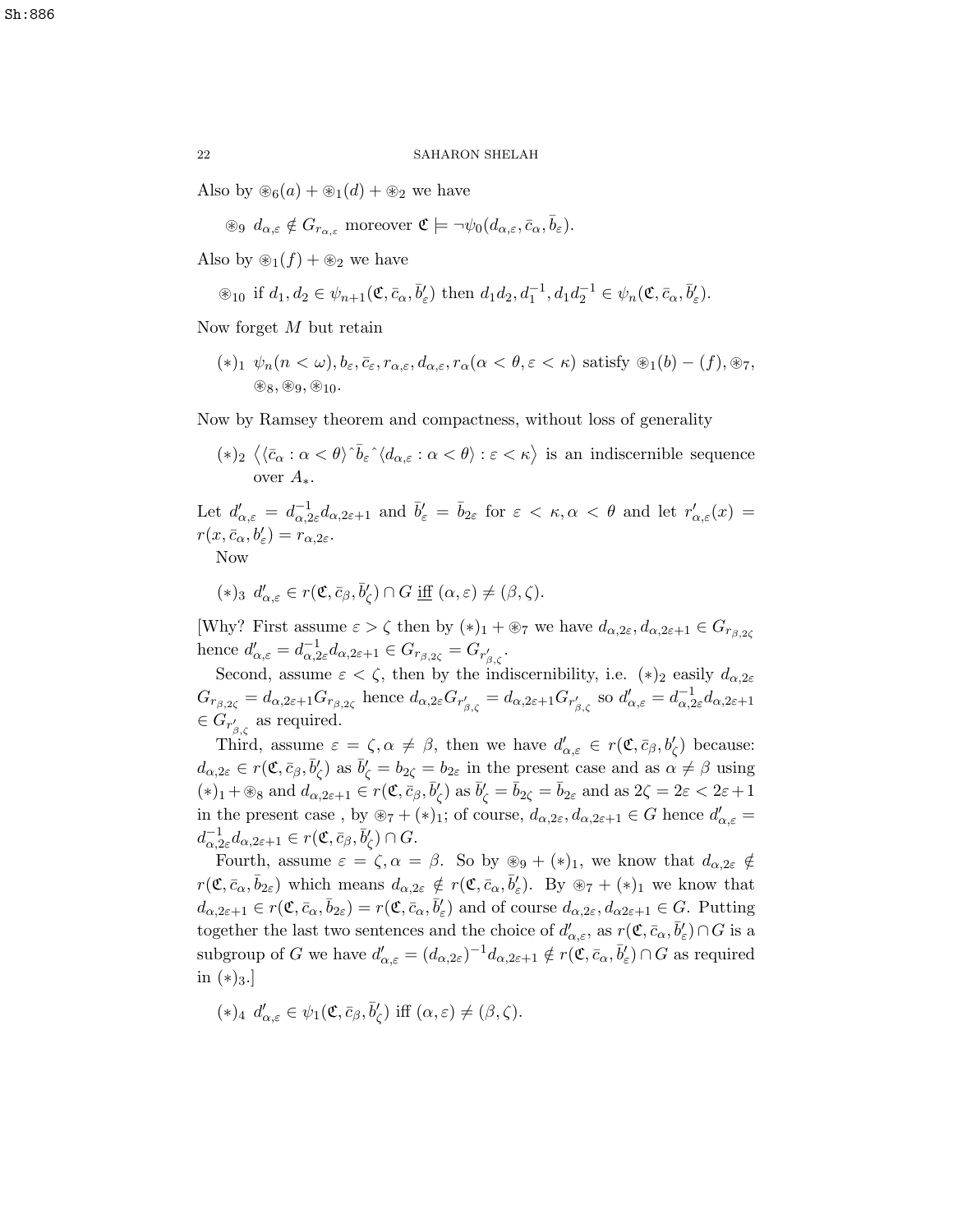[Why? The "if" direction holds by  $(*)_3$  because  $r(x, \bar{c}_{\beta}, \bar{b}'_{\zeta}) = \{ \psi_n(x, \bar{c}_{\beta}, \bar{b}_{\zeta}) :$  $n < \omega$ . For the other direction assume  $(\alpha, \varepsilon) = (\beta, \zeta)$ . As in the proof of (\*)<sub>3</sub> we have  $d_{\alpha,2\varepsilon} \notin \psi_0(\mathfrak{C}, \bar{c}_\alpha, \bar{b}'_\varepsilon)$ . Also  $d_{\alpha,2\varepsilon} = d_{\alpha,2\varepsilon+1} (d'_{\alpha,\varepsilon})^{-1}$  so  $d_{\alpha,2\varepsilon+1}(d'_{\alpha,\varepsilon})^{-1} \notin \psi_0(\mathfrak{C}, \bar{c}_\alpha, \bar{b}_{2\varepsilon}).$  Also as in the proof of  $(*)_3$  we have  $d_{\alpha,2\varepsilon+1} \in$  $r(\mathfrak{C}, \bar{c}_{\alpha}, \bar{b}'_{\varepsilon})$  hence  $d_{\alpha,2\varepsilon+1} \in \psi_1(\mathfrak{C}, \bar{c}_{\alpha}, \bar{b}'_{\alpha})$ . By the last two sentences and  $\mathscr{E}_{10} + (*)_1$  we have  $d'_{\alpha,\varepsilon} \in \psi_1(\mathfrak{C}, \bar{c}_{\alpha}, \bar{b}'_{\varepsilon}) \Rightarrow d_{\alpha,2\varepsilon} \in \psi_0(\mathfrak{C}, \bar{c}_{\alpha}, \bar{b}'_{\varepsilon})$  but we already note the conclusion fails so  $d'_{\alpha,\varepsilon} \notin \psi_1(\mathfrak{C}, \bar{c}_\alpha, \bar{b}'_\varepsilon)$ .

So we are done proving  $(*)_4$ .

(\*)<sub>5</sub> if  $u \subseteq \theta \times \kappa$  then for some  $d \in \mathfrak{C}$  realizes  $\{\psi_3(x, \bar{c}_\alpha, \bar{b}'_\zeta)^{\text{if}((\alpha,\zeta)\in u)} : \alpha$  $\theta, \varepsilon < \kappa$ .

[Why? By saturation without loss of generality u is co-finite, let  $\langle (\alpha(\ell)),$  $\varepsilon(\ell)$ ) :  $\ell < k$  list  $\theta \times \kappa \setminus u$  with no repetitions and let  $d := d'_{\alpha(0),\varepsilon(0)} d'_{\alpha(1),\varepsilon(1)} \dots$  $d'_{\alpha(k-1),\varepsilon(k-1)}$ .

On the one hand by  $(*)_3$  clearly

$$
(\alpha, \varepsilon) \in u \Rightarrow (\alpha, \varepsilon) \in \theta \times \kappa \setminus \{ (\alpha(\ell), \varepsilon(\ell)) : \ell < k \} \Rightarrow \{ d'_{\alpha(\ell), \varepsilon(\ell)} : \ell < k \} \subseteq r(\mathfrak{C}, \bar{c}_{\alpha}, \bar{b}'_{\varepsilon}) \cap G \Rightarrow d \in r(\mathfrak{C}, \bar{c}_{\alpha}, \bar{b}_{\varepsilon}) \Rightarrow \mathfrak{C} \models \psi_3[d, \bar{c}_{\alpha}, \bar{b}'_{\varepsilon}].
$$

On the other hand if  $\ell < k$  then let  $e_1 = d'_{\alpha(0),\varepsilon(0)} \ldots d'_{\alpha(\ell-1),\varepsilon(\ell-1)}$  and let  $e_2 = d'_{\alpha(\ell+1),\varepsilon(\ell+1)} \ldots d'_{\alpha(k-1),\varepsilon(k-1)}$  so  $d = e_1 d'_{\alpha(\ell),\varepsilon(\ell)} e_2$  hence  $d'_{\alpha(\ell),\varepsilon(\ell)} =$  $e_1^{-1}de_2^{-1}$ . As above  $e_1, e_2 \in r(\mathfrak{C}, \bar{c}_{\alpha(\ell)}, \bar{b}'_{\varepsilon(\ell)}) \cap G$  hence  $e_1^{-1}, e_2^{-1} \in \psi_3(\mathfrak{C}, \bar{c}_{\alpha(\ell)}, \bar{b}_{\varepsilon(\ell)})$  $\bar{b}_{\varepsilon(\ell)}) \cap G$ . As  $d \in G$  and  $e^{-1}d \in G$ , by  $\stackrel{\sim}{\otimes}_{10}$  we get

$$
d \in \psi_3(\mathfrak{C}, \bar{c}_{\alpha(\ell)}, \bar{b}'_{\varepsilon(\ell)}) \Rightarrow e_1^{-1}d \in \psi_2(\mathfrak{C}, \bar{c}_{\alpha(\ell)}, \bar{b}'_{\varepsilon(\ell)})
$$
  
\n
$$
\Rightarrow e_1^{-1}de_2^{-1} \in \psi_1(\mathfrak{C}, \bar{c}_{\alpha(\ell)}, \bar{b}'_{\varepsilon(\ell)})
$$
  
\n
$$
\Rightarrow d'_{\alpha(\ell), \varepsilon(\ell)} \in \psi_1(\mathfrak{C}, \bar{c}_{\alpha(\ell)}, \bar{b}'_{\varepsilon(\ell)}).
$$

But this contradicts  $(*)_4$ .

Now  $(*)_5$  gives " $\psi_3(x,\overline{z},\overline{y})$  witness T is 2-independent" so we are done.  $\square_{2.12}$ 

**Claim 2.13.** If G is Abelian, then 2.12 can be proved also replacing  $q_B(\mathfrak{C})$  by  $\bigcap G': G'$  is a subgroup of G of bounded index preserved by automorphisms of  $\mathfrak C$  over  $A \cup A_*$ .

*Proof.* We shall prove this elsewhere.  $\square$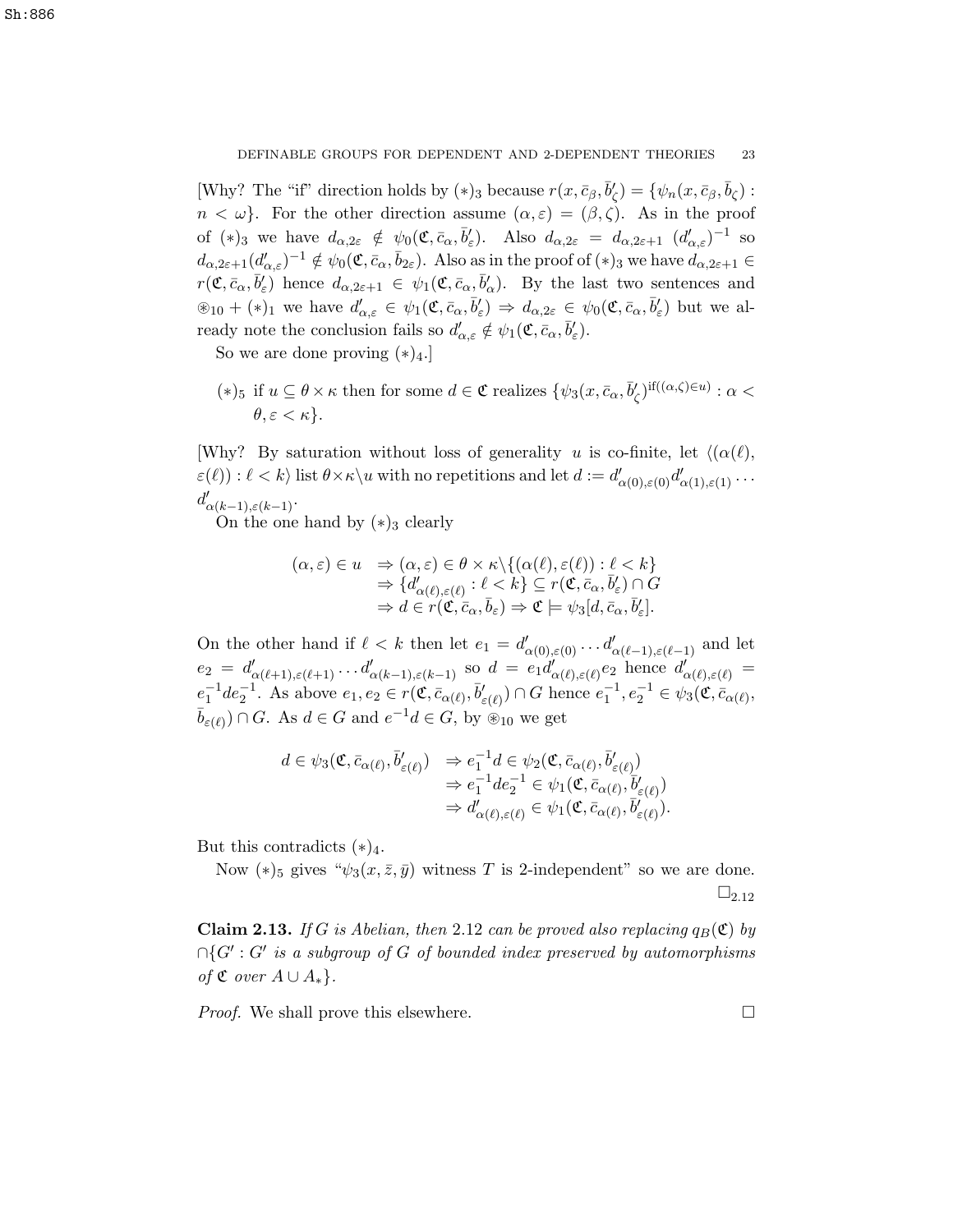Discussion 2.14. 1) Is 1/2-dependence preserved by weak expansions (as in  $[15, \S1]$ ? Of course not, as if M is a model of  $T_2$  from 2.8 then any  $Y \subseteq \prod_{\ell \leq k} P_i^M$  is definable in such an expansion, and easily for some such Y we can interpret number theory (as number theory is interpretable in some bi-partite graph).

2) Is the following interesting? I think yes! It seems that we can prove the k-dimensional version of 2.12 for  $1/k$ -dependent T, i.e. for  $k = 1$  it should give [19], for  $k = 2$  it should give 2.12. E.g. think of having  $|T| < \lambda_0 <$  $\ldots < \lambda_k, \lambda_{\ell+2} = (\lambda_{\ell+1})^{\lambda_{\ell}}$  and we choose  $M_{\ell} \prec \mathfrak{C}$  of cardinality  $\lambda_{\ell}$  closed enough by downward induction on  $\ell$ , i.e. we get a  $\mathcal{P}^{-}(k)$ -diagram. We shall try to deal with this elsewhere.

### **REFERENCES**

- [1] Alessandro Berarducci, Margarita Otero, Yaa'cov Peterzil and Anand Pillay, A descending chain condition for groups definable in o-minimal structures, Ann. Pure Appl. Logic, 134 (2005), 303–313.
- [2] John T. Baldwin and Jan Saxl, Logical stability in group theory, J. Austral. Math. Soc. Ser. A, 21 (1976), 267–276.
- [3] Gregory Cherlin and Ehud Hrushovski, Finite structures with few types, Ann. Math. Stud., 152 Princeton University Press, Princeton, NJ, 2003.
- [4] Ronald Graham, Bruce L. Rothschild, and Joel Spencer, Ramsey Theory, Willey Interscience Series in Discrete Mathematics, Willey, New York, 1990, 2nd edition.
- [5] Ehud Hrushovski, Ya'acov Peterzil, and Anand Pillay, Groups, measures, and the NIP, preprint (2005).
- [6] Saharon Shelah, Non–structure theory, vol. accepted, Oxford University Press.
- $[7]$  , Note on a min-max problem of Leo Moser, J. Comb. Theory, 6 (1969), 298– 300.
- [8]  $\ldots$ , The number of non-isomorphic models of an unstable first-order theory, Isr. J. Math., 9 (1971), 473–487.
- [9]  $\_\_\_\_\_\$ , General non-structure theory and constructing from linear orders, arxiv: math:LO/1011.3576.
- [10] , Toward classifying unstable theories, Ann. Pure Appl. Logic, 80 (1996), 229– 255, arxiv:math.LO/9508205.
- [11] Mirna Džamonja and Saharon Shelah,  $On \leq^*$ -maximality, (2013), 119-158, arxiv: math.LO/0009087.
- [12] Saharon Shelah, On what I do not understand (and have something to say), model theory, Math. Jap., 51 (2000), 329–377, arxiv:math.LO/9910158.
- [13]  $\_\_\_\_\_\$ , Classification theory for elementary classes with the dependence property a modest beginning, Sci. Math. Jpn., 59, No. 2; (special issue: e9, 503–544) (2004), 265–316, arxiv:math.LO/0009056.
- [14] Hirotaka Kikyo and Saharon Shelah, The strict order property and generic automorphisms, Journal of Symb. Log., 67 (2002), 214–216, arxiv:math.LO/0010306.
- [15] Saharon Shelah, Dependent first order theories, continued, Isr. J. Math., 173 (2009), 1–60, arxiv:math.LO/0406440.